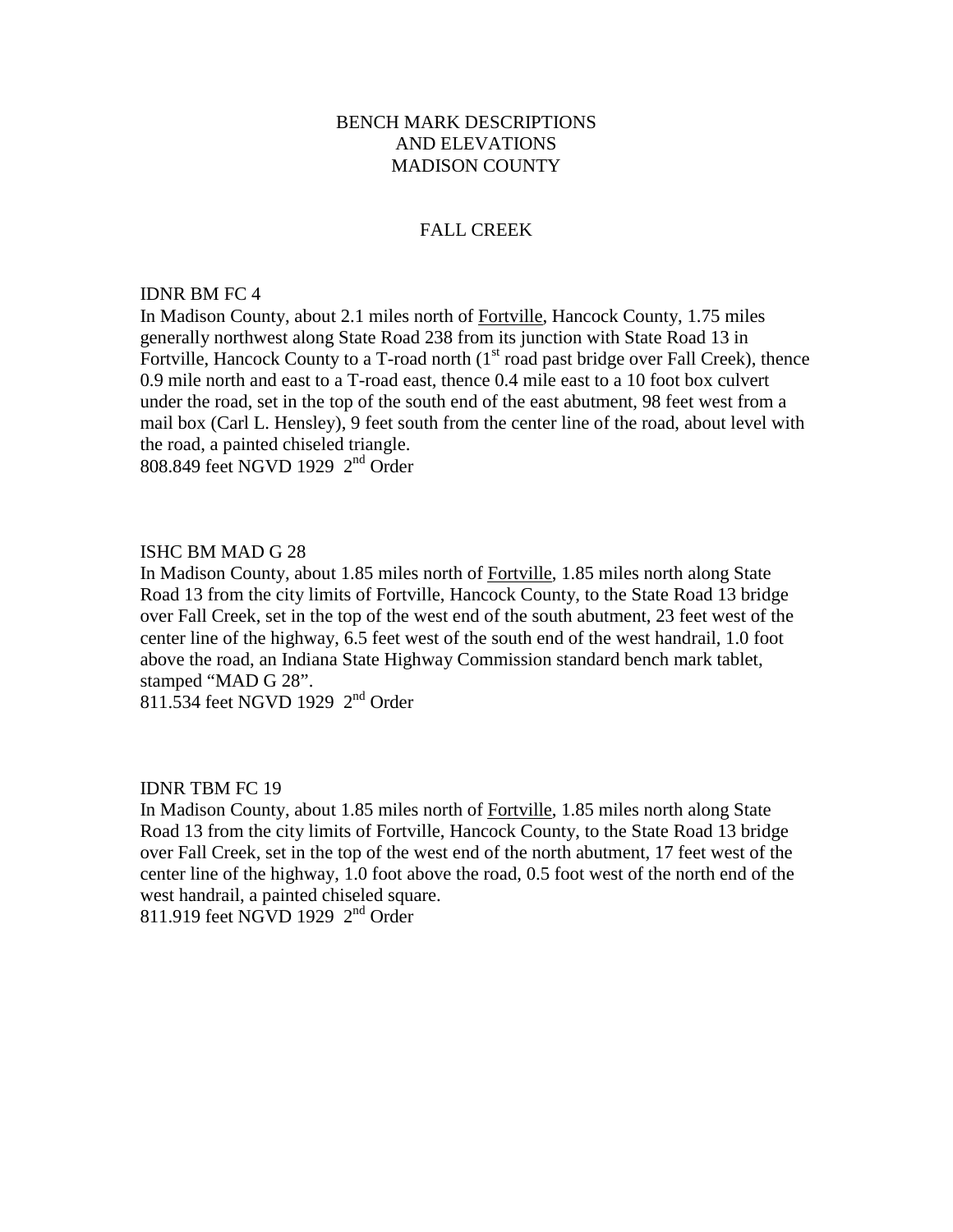In Madison County, about 2.45 miles northeast of Fortville, Hancock County, 2.10 miles north along State Road 13 from the city limits of Fortville, Hancock County to a southwest-northeast crossroad, thence 0.35 mile northeast to a pipe culvert under the road, set in the top of the east end of the south headwall of the culvert, 43 feet southwest and across the road from the southwest corner of an 8 x 10 foot cement block building, 9 feet south from the center line of the road, 2 feet west from the east end of the south headwall, a standard Indiana Flood Control and Water Resources Commission bronze bench mark tablet, stamped "MAD 2 1956". 814.896 feet NGVD 1929 2<sup>nd</sup> Order

# IDNR TBM FC 6

In Madison County, about 2.7 miles northeast of Fortville, Hancock County, 2.10 miles north along State Road 13 from the north city limits of Fortville to a southwest-northeast crossroad, thence 0.65 mile northeast to a 20-foot bridge over a dry creek, set in the top of the north end of the east abutment, 10 feet north from the center line of the road, 0.5 foot east from the west face of the east abutment, 0.4 foot below the road, a painted chiseled triangle.

812.138 feet NGVD 1929  $2<sup>nd</sup>$  Order

# IDNR TBM FC 20

In Madison County, about 1.8 miles northwest of Ingalls, 0.5 mile southwest along State Road 67 from the southwest city limits of Ingalls, to a north-south crossroad, thence 1.60 miles north along a gravel road to a T-road west, thence 0.30 mile west, set in a power pole, 12 feet north of the center line of the road, 1.3 feet above the ground, a railroad spike driven through an aluminum tag, stamped "TBM FC 20 1959". 833.425 feet NGVD 1929 2<sup>nd</sup> Order

## IDNR TBM FC 21

In Madison County, about 0.70 mile west of Ingalls, 0.5 mile southwest along State Road 67 from the southwest city limits of Ingalls, to a north-south crossroad, thence 0.20 mile north along a gravel road, to an arch bridge across Lick Creek, set in the top of the north end of the east handrail, 13 feet east of the center line of the road, 4.0 feet south of the north end of the east handrail, 3 feet above the road, a painted chiseled square. 838.728 feet NGVD 1929 2<sup>nd</sup> Order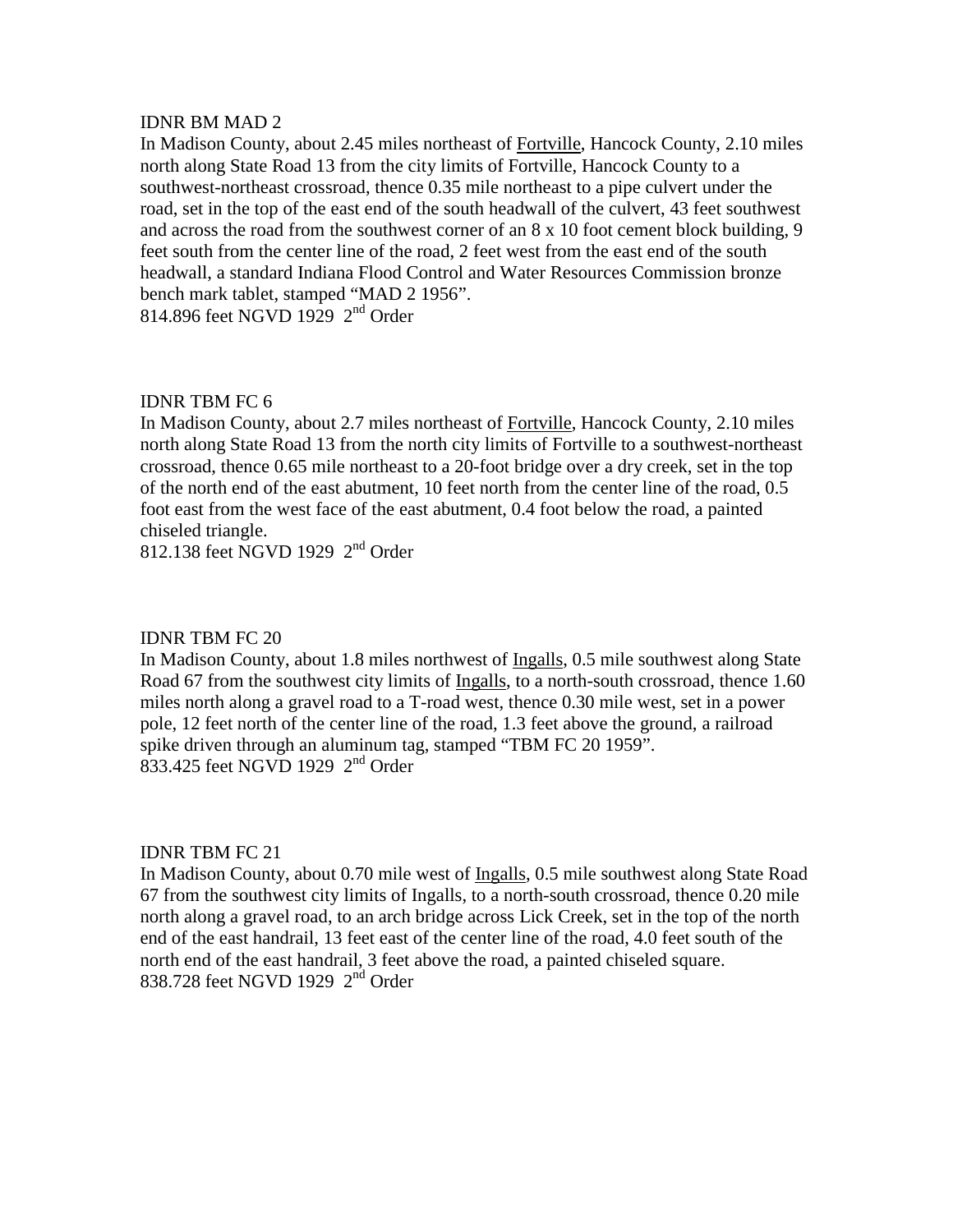In Madison County, about 0.8 miles northwest of Ingalls, 0.5 mile southwest along State Road 67 from the southwest city limits of Ingalls to a north-south crossroad, thence 0.95 miles north along a gravel road to a 3-span concrete bridge over Fall Creek, set in the top of the west end of the south bridge seat, 11 feet west from the center line of the road, 3 feet below the road, 2.2 feet south from the north face of the south abutment, a standard Indiana Flood Control and Water Resources Commission bronze bench mark tablet, stamped "MAD 3 1956".

810.589 feet NGVD 1929 2<sup>nd</sup> Order

# USC&GS BM N-4

In Madison County, about 0.25 mile southwest of Ingalls, 0.25 mile southwest along the New York Central Railroad from the post office at Ingalls, 0.2 mile northeast of mile post 261, at steel bridge over Lick Creek, set in the top of the northwest end of the northeast concrete abutment, 5.5 feet northwest of the northwest rail, and 1.5 feet lower than the track, a standard USC&GS bench mark tablet, stamped "ELEV. 857. 364 FT N 4". 857.364 feet NGVD 1929 2nd Order

## USC&GS BM B 235

In Madison County, about 0.6 mile northeast of Ingalls, 0.6 mile northeast along the New York Central Railroad from the post office in Ingalls to a gravel road crossing, set in the top of a concrete post, 50 feet southwest from the center line of the gravel road, 47 feet southeast and across the tracks from mile post 260, 20 feet northwest of the northwest edge of the pavement of State Road 67, 19 feet southeast of the southeast rail, 17.5 feet northeast of pole 259/54, 1.5 feet northeast of a white wooden witness post, 1 foot below the rails, 0.5 foot above ground, a standard USC&GS bronze bench mark tablet, stamped "B 235 1947". 869.309 feet NGVD 1929 2<sup>nd</sup> Order

# IDNR BM MAD 4

In Madison County, about 1.15 miles northeast of Ingalls, 0.45 mile north along Meridian Street from its junction with State Road 67 in Ingalls to a southwest-northeast crossroad, thence 0.50 mile northeast to a T-road north, thence 0.50 mile north to a 4-span concrete bridge over Fall Creek, set in the top of the northeast wingwall of the bridge, 15 feet east from the center line of the road, 1.7 feet east from the northeast corner of the northeast wingwall of the bridge, 15 feet east from the center line of the road, 1.7 feet east from the northeast corner of the east cement guardrail, a standard Indiana Flood Control and Water Resources Commission bronze bench mark tablet, stamped "MAD 4 1956". 814.611 feet NGVD 1929  $2<sup>nd</sup>$  Order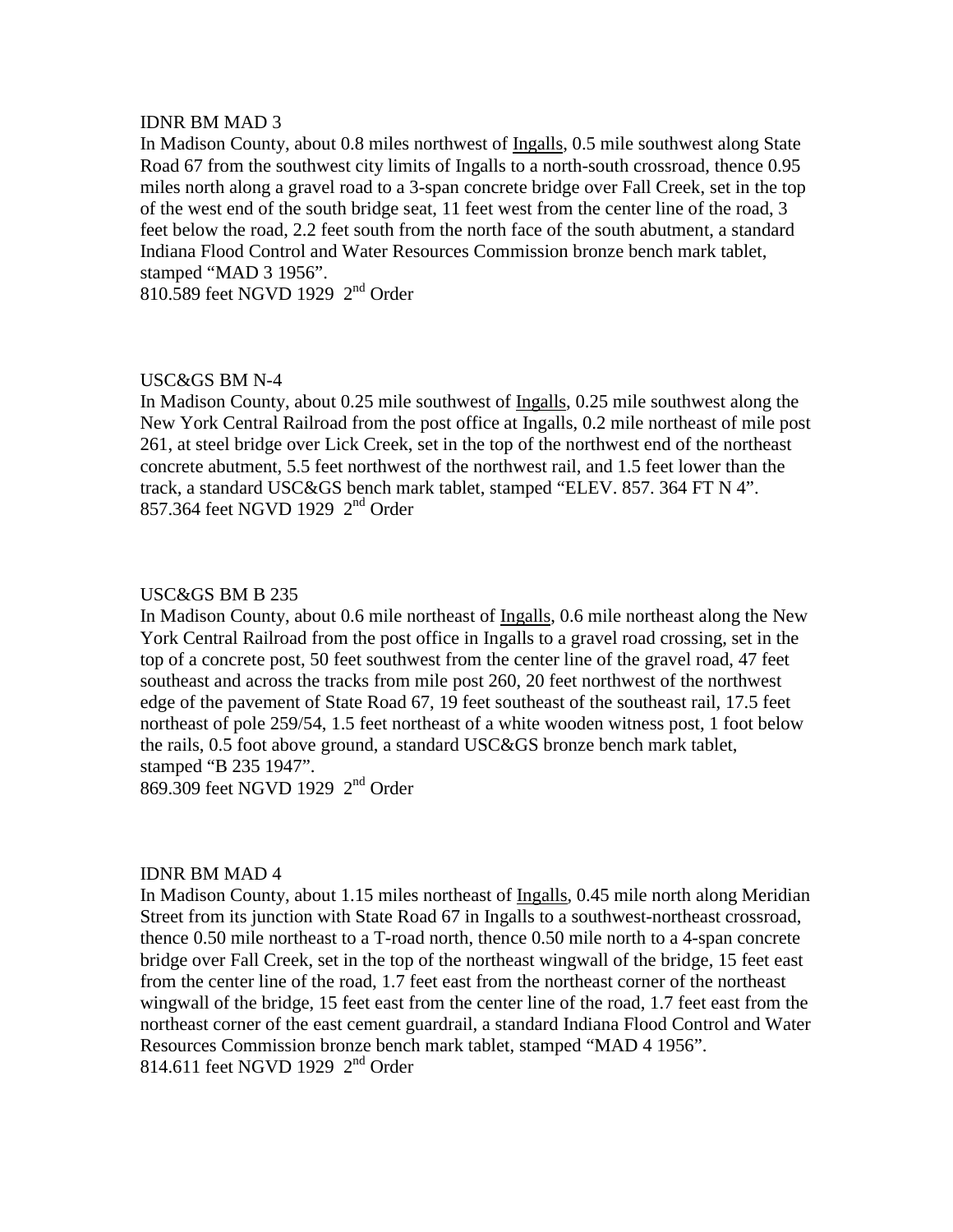In Madison County, about 1.85 miles northeast of Ingalls, 0.45 mile north along Meridian Street from its junction with State Road 67 in Ingalls to a southwest-northeast crossroad, thence 0.5 mile northeast to a T-road north, thence 0.9 mile north to an east-west crossroad, thence 0.35 east and northeast to a 75-foot concrete bridge over Foster Branch, set in top of the southeast wingwall of the bridge, 9 feet south from the center line of the road, 1.2 feet southeast from the southeast corner of the south cement guardrail, 1 foot below the road, a standard Indiana Flood Control and Water Resources Commission bronze bench mark tablet, stamped "MAD 5 1956". 827.392 feet NGVD 1929 2<sup>nd</sup> Order

# USC&GS A 235

In Madison County, about 1.6 miles northeast of Ingalls, 1.6 miles northeast along the New York Central Railroad from the post office at Ingalls to milepost 259, set in top of a concrete post, 46 feet southeast and across the tracks of milepost 259, 24 feet northwest of the northwest edge of the pavement of State Road 67, 18.5 feet southeast of the southeast rail, 18.5 feet northeast of pole 258/53, 3 feet below the rails, 0.4 foot above ground, a standard USC&GS bronze bench mark tablet, stamped "A 235 1947".  $862.823$  feet NGVD 1929  $2<sup>nd</sup>$  Order

# IDNR TBM FC 22

In Madison County, about 1.75 miles southwest of Pendleton, 0.2 mile south along South Main Street from the post office in Pendleton to a T-road west (Taylor Street), thence 2.10 miles west and southwest along Taylor Street and a paved road, set in a 42-inch ash tree, 17 feet south of the center line of the road 1.0 foot above the ground, a railroad spike driven through an aluminum tag, stamped "TBM FC 22 1959". 832.265 feet NGVD 1929 2<sup>nd</sup> Order

## IDNR TBM FC 23

In Madison County, about 3.25 miles southwest of Pendleton, 3.25 miles southwest along the New York Central Railroad from its station in Pendleton, set in a pole (No. 258/40), 38.0 feet northwest from the center line of State Road 67, 22.0 feet southeast of the southwest rail, 1.0 foot above the ground, a railroad spike driven through a tag, stamped "TBM FC 23 1959".  $858.508$  feet NGVD 1929  $2<sup>nd</sup>$  Order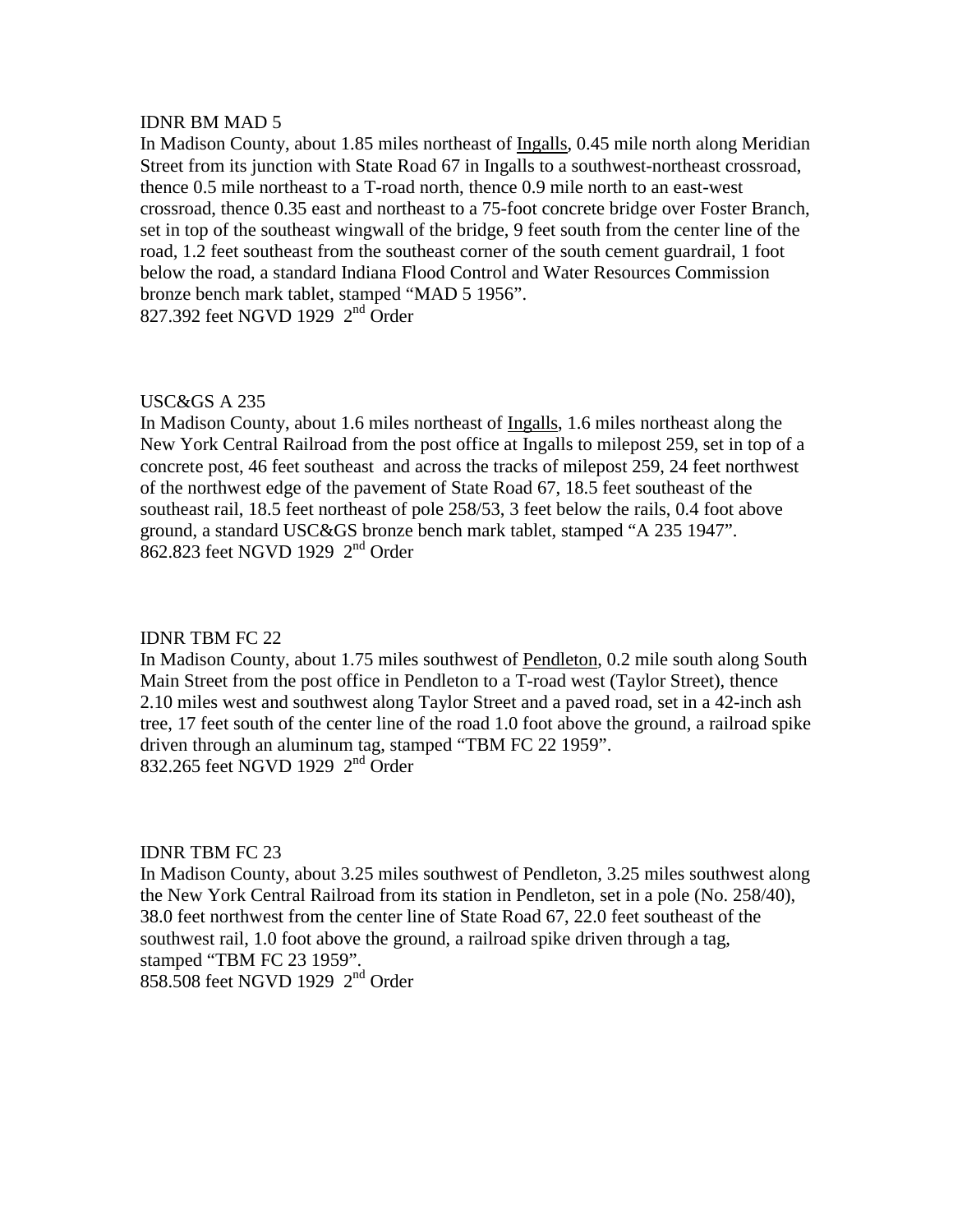In Madison County, about 1.70 miles southwest of Pendleton, 0.2 miles south along South Main Street from the post office in Pendleton to a T-road west (Taylor Street), thence 1.70 miles west and southwest along Taylor Street and a paved road to a T-road south, thence 0.25 mile south and southeast to a steel truss bridge over Fall Creek, set in top of the northeast end of the  $1<sup>st</sup>$  pier northwest from the southeast end of the bridge, 60 feet northwest from the southeast end of the bridge, 60 feet northwest from the southeast end of the bridge, 10 feet northeast from the center line of the bridge, 0.7 foot northeast from the southeast corner of the northeast steel truss, a standard Indiana Flood Control and Water Resources Commission bronze bench mark tablet, stamped "MAD 7 1956". 822.049 feet NGVD 1929  $2<sup>nd</sup>$  Order

# USC&GS BM Z 234

In Madison County, about 2.5 miles southwest of Pendleton, 2.5 miles southwest along the New York Central Railroad from its station in Pendleton to mile post 258, 71.5 feet southeast and across the tracks from milepost 258, 56 feet southwest from power pole #257/52, 23 feet northwest from the northwest edge of State Road 67, 18.5 feet southeast from the southeast rail, 6 feet below the rails, a standard USC&GS bench mark tablet, stamped "Z 234 1947".

862.584 feet NGVD 1929 2nd Order

# IDNR MAD 6 RESET 1959

In Madison County, about 1.3 miles west of Pendleton, 1.3 miles generally west along Taylor Street and a paved road from its T-junction with South Main Street in Pendleton to a 2-foot pipe culvert under the road, set in the top at the west end of the north concrete headwall of the culvert, 11 feet north of the center line of the road, 0.7 foot above the roadway, 0.6 foot east of the west face of the north headwall, a standard Indiana Flood Control and Water Resources Commission bronze bench mark tablet, stamped "MAD 6 RESET 1959".

847.741 feet NGVD 1929 2<sup>nd</sup> Order

# USC&GS BM O-4

In Madison County, about 2.1 miles southwest of Pendleton, 2.1 miles southwest along the New York Central Railroad from the station at Pendleton, to a stone and concrete culvert 425, on the top of the north concrete coping of the north wingwall, between poles 257/31 and 257/32, 57 feet northeast of a switch stand at a siding, 23.5 feet northwest of the northwest rail of the main track, and 2.5 feet lower than the track, a standard USC & GS bench mark tablet, stamped "ELEV 868.437 FT 0 4". 868.387 feet NGVD 1929 2<sup>nd</sup> Order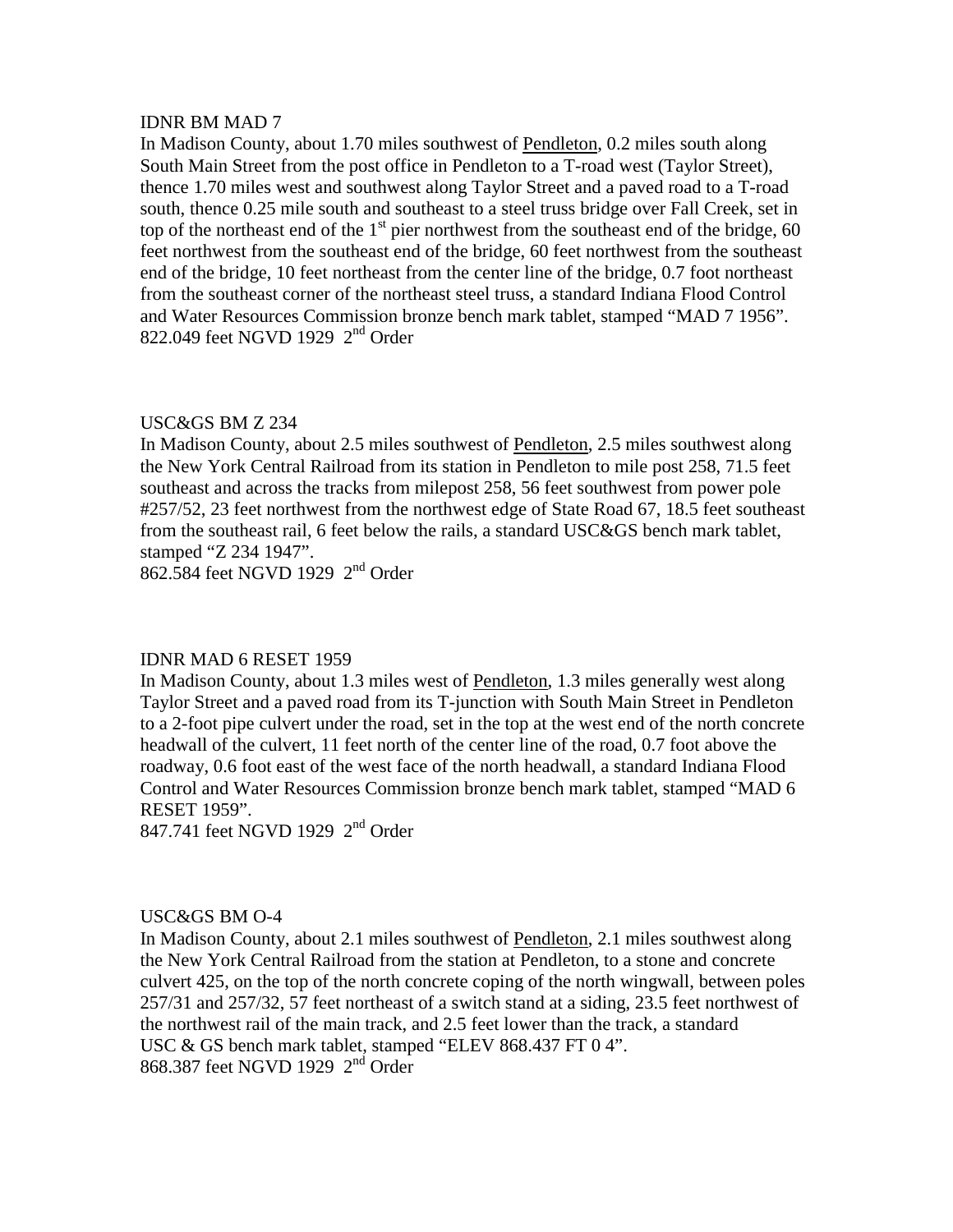Designation T 193 State Indiana County Madison Nearest town Alexandria County Madison Distance and direction from nearest town about 1.2 miles south Character of mark A bronze disk Stamping T 193 1946 Established by U.S.C.&G.S. Detailed description About 1.2 miles south along the New York Central Railroad from the Station at Alexandria, at an east-west gravel road crossing, about 1 pole north of pole

154/35, 39 feet east of the east rail of the main track, 24 feet north of the center line of the gravel road, 8 feet north of a concrete fence corner post, 1 foot west of the fence line, about 1.5 feet below the track, and set in the top of a concrete post projecting 5 inches. 879.168 feet NGVD 1929  $2<sup>nd</sup>$  Order

*USC&GS BM W 4 Destroyed* 

# IDNR TBM PC 2

In Madison County, at Alexandria, at the southeast edge of town, at the Lincoln Avenue steel truss bridge (west or downstream of the State Road 9 concrete arch bridge) over Pipe Creek, set in top at the west end of the southwest concrete guardrail of the State Road 9 bridge over Pipe Creek, 27 feet west of the center line of S.R. 9, 15 feet east of the center line of the road, 1.0 foot above the roadway, level with S.R. 9, in the top of the base on the south edge, a chiseled triangle. 857.833 feet NGVD 1929 2nd Order

# IDNR BM MAD 1

In Madison County, at Alexandria, at the southeast edge of town, at the State Road 9 concrete arch bridge over pipe creek, set in the top of the southeast wingwall, 19 feet east of the center line of S.R. 9, 0.7 foot north of the south end of the bridge, level with the center line of S.R. 9, a standard Indiana Flood Control and Water Resources Commission bronze bench mark tablet, stamped "MAD 1 1954". 856.617 feet NGVD 1929  $2<sup>nd</sup>$  Order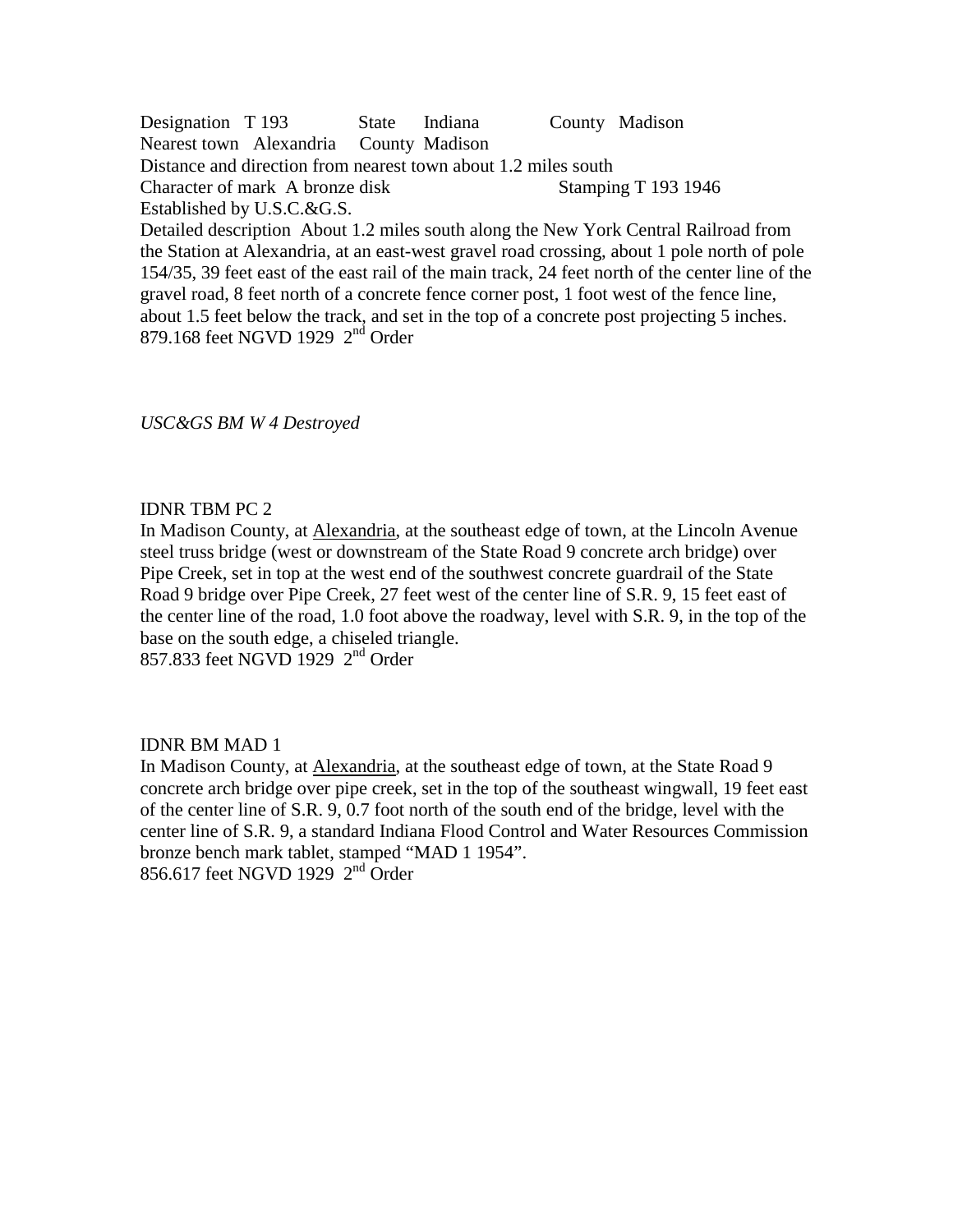Designation H 185 Nearest town Alexandria

Distance and direction from nearest town At Alexandria

Character of mark A bronze disk

Established by U.S.C.&G.S.

Detailed description At Alexandria, about 0.9 mile northeast along the New York Central Railroad from the station, at the crossing of State Highway 28, and in the southeast quarter of the intersection of State Highways 9 and 28, 2 poles south of pole 152/25, 194 feet east of the center line of State Road 9, 34 feet east of the east rail, 38 feet south of the center line of highway 28, 9 feet south-southwest of an 8-inch concrete fence corner post, 2.5 feet west of the fence line, about level with the crossing, and set in the top of a concrete post projecting 6 inches.

884.490 feet NGVD 1929 2nd Order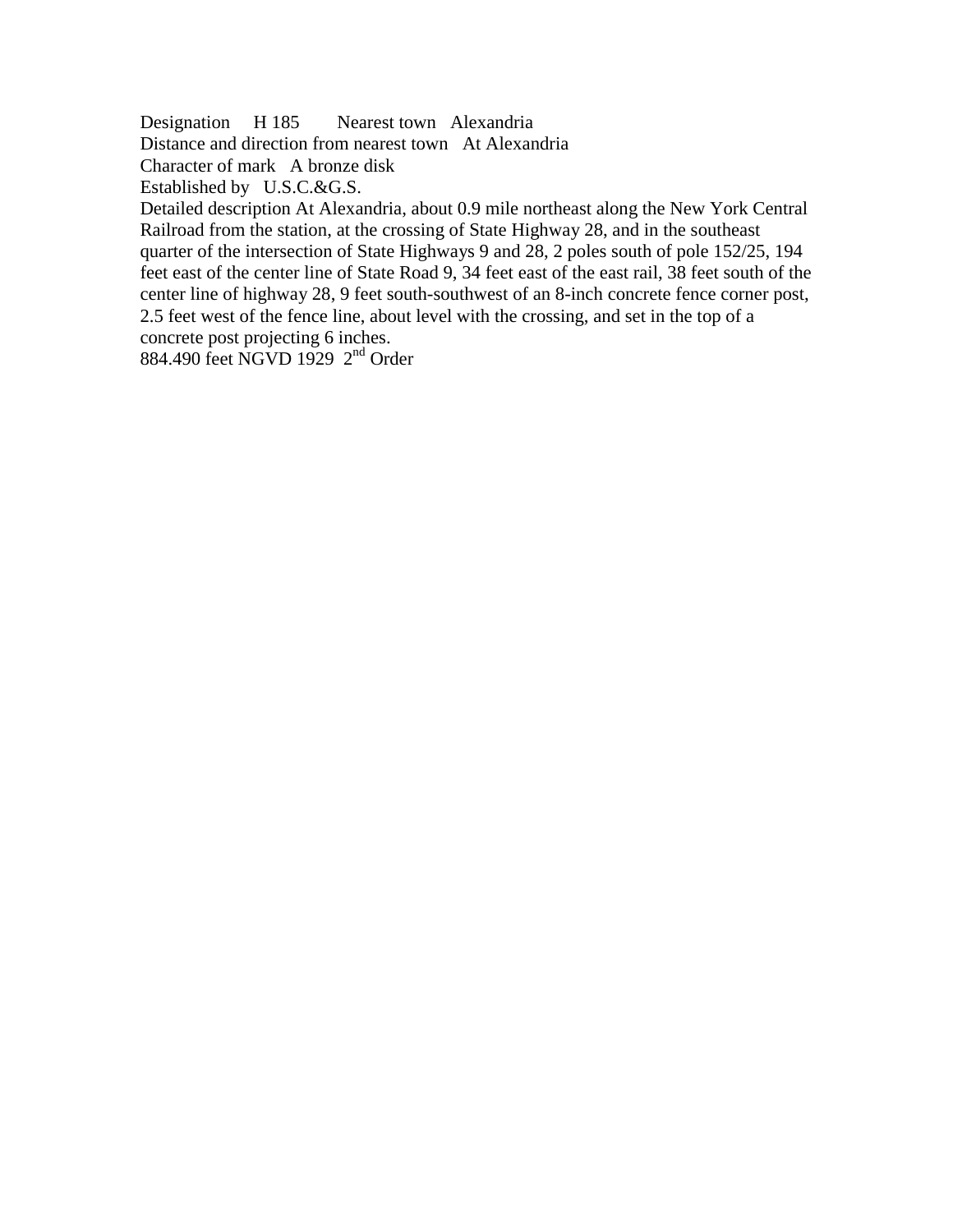#### WHITE RIVER, WEST FORK

#### IFC&WRC TBM WHR 241-A

In Hamilton County, in the SE ¼ Sec. 32, T. 20 N., R. 6 E., about 0.4 mile southwest of Perkinsville, 0.2 mile south along State Road 13 from the bridge over West Fork White River in Perkinsville to the crossing of Strawtown Avenue, thence 0.2 mile west to a 15 foot bridge over a small stream, set in the top of the west end of the north guardrail of bridge, 11.0 feet north of center line of road, 4.0 feet east of west end of guardrail, 2.5 feet above the level of the road, 0.7 foot south of north face of guardrail, a painted chiseled triangle. 806.842 feet NGVD 1929 2nd Order

### USC&GS BM N 194

In Madison County, in the W ½ Sec. 33, T. 20 N., R. 6 E., at Perkinsville, at the State Road 13 concrete arch bridge over West Fork White River, set in the top of the north end of the east concrete guardrail of the bridge, 10.0 feet east of center line of highway, 1.6 feet above the level of the road, 1.2 feet south of the north end of guardrail, 1.2 feet west of east face of guardrail, a standard USC&GS bench mark tablet, stamped "N 194 1946". 807.948 feet NGVD 1929 2nd Order

## IFC&WRC TBM WHR 242

In Hamilton County, in the SE  $\frac{1}{4}$  Sec. 29, T. 20 N., R. 6 E., about 0.6 mile north of Perkinsville, 0.6 mile north along State Road 13 from the bridge over West Road White River in Perkinsville to a 24-inch pipe culvert under the road, set in Perkinsville to a 24 inch pipe culvert under the road, set in the east side of a power pole, 70.0 feet north of pipe culvert, 28.0 feet west of center line of road, 0.8 foot east of a fence line, 1.2 feet above the ground, a railroad spike driven through an aluminum tag, stamped "TBM WHR 242 1964". 800.969 feet NGVD 1929 2<sup>nd</sup> Order

#### USC&GS BM P 194

In Hamilton County, in the E  $\frac{1}{2}$  Sec. 29, T. 20 N., R. 6 E., about 0.9 mile north of Perkinsville, 0.95 mile north along State Road 13 from the bridge over West Fork White River in Perkinsville to a T-road west, set in the top of a concrete post, 103 feet north of northwest corner of a steel truss bridge over Pipe Creek, 31.0 feet west of center line of the highway, 24.0 feet north of center line of T-road west, 1.5 feet east of a fence line, 0.3 foot above the ground, a standard USC&GS bench mark tablet, stamped "P 194 1946". 802.502 feet NGVD 1929 2nd Order *Revised USC&GS Elevation*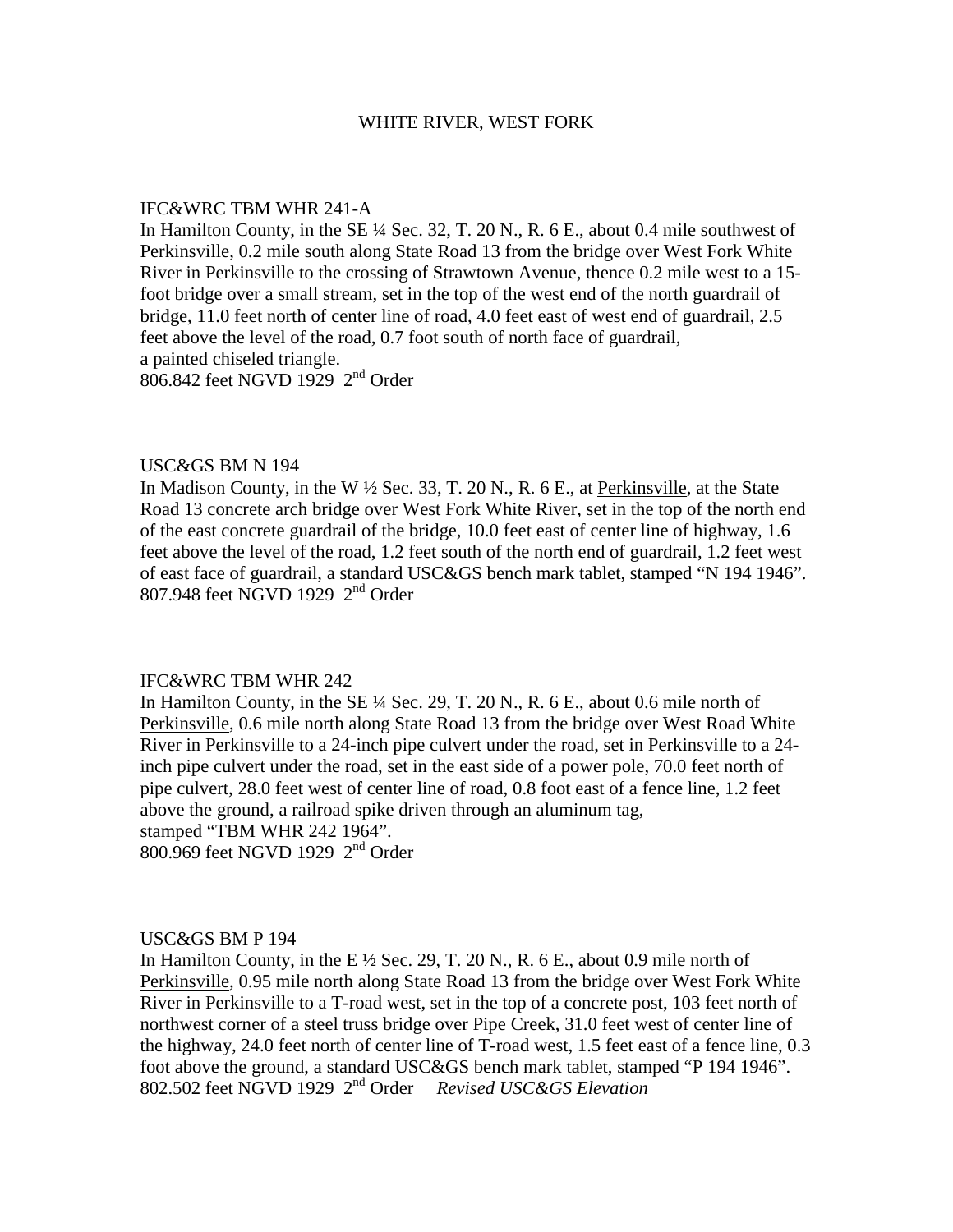## USC&GS BM Q 194

In Hamilton County, in the SE ¼ Sec. 20, T. 20 N., R. 6 E., about 1.4 miles north of Perkinsville, 1.5 miles north along State Road 13 from the bridge over West Fork White River in Perkinsville to the junction with an east-west road crossing (East  $256<sup>th</sup>$  Street), set in the top of a concrete post, 50.0 feet west of center line of State Road 13, 22.0 feet north of center line of gravel road, 0.4 foot above the level of the ground, a standard USC&GS bench mark tablet, stamped "Q 194 1946". 830.195 feet NGVD 1929 2nd Order

## IFC&WRC TBM WHR 243

In Madison County, in the NE ¼ Sec. 28, T. 20 N., R. 6 E., about 1.5 miles northnortheast of Perkinsville, 1.5 miles north along State Road 13 from the bridge over West Fork White River in Perkinsville to an east-west road crossing, thence 0.6 mile east along a gravel road to a 24-inch birch tree, 110.0 feet west of the culvert, 13.5 feet south of center line of road, 2.7 feet north of a fence line, 1.0 foot above the level of the ground, a railroad spike driven through an aluminum tag, stamped "TBM WHR 243 1964". 820.751 feet NGVD 1929 2nd Order

#### IFC&WRC BM MAD 9

In Madison County, in the NW ¼ Sec. 27, T. 20 N., R. 6 E., about 1.7 miles northeast of Perkinsville, 2.1 miles generally east and then north along a paved road from its junction with State Road 13 in Perkinsville to a one-span steel truss bridge over Pipe Creek, set in the top of the east end of the north bridge seat, 11.0 feet east of center line of road, 3.0 feet below the level with the road, 1.4 feet east of east face bridge truss, 1.0 foot northwest of southeast face of bridge seat, a standard Indiana Flood Control and Water Resources Commission bronze bench mark tablet, stamped "MAD 9 1964". 805.502 feet NGVD 1929 2<sup>nd</sup> Order

#### IFC&WRC TBM WHR 244

In Madison County, in the SW ¼ Sec. 27, T. 20 N., R. 6 E., about 1.2 miles northeast of Perkinsville, 1.5 miles generally east and then north along a paved road from its junction with State Road 13 in Perkinsville to a 14-inch ash tree on the east side of the road, set in the northwest side of the ash tree, 13.5 feet east of center line of road, 10.5 feet north of a power pole, 0.7 foot west of a fence line, 0.8 foot above the level of the ground, a railroad spike driven through an aluminum tag, stamped "TBM WHR 244 1964".  $827.289$  feet NGVD 1929  $2<sup>nd</sup>$  Order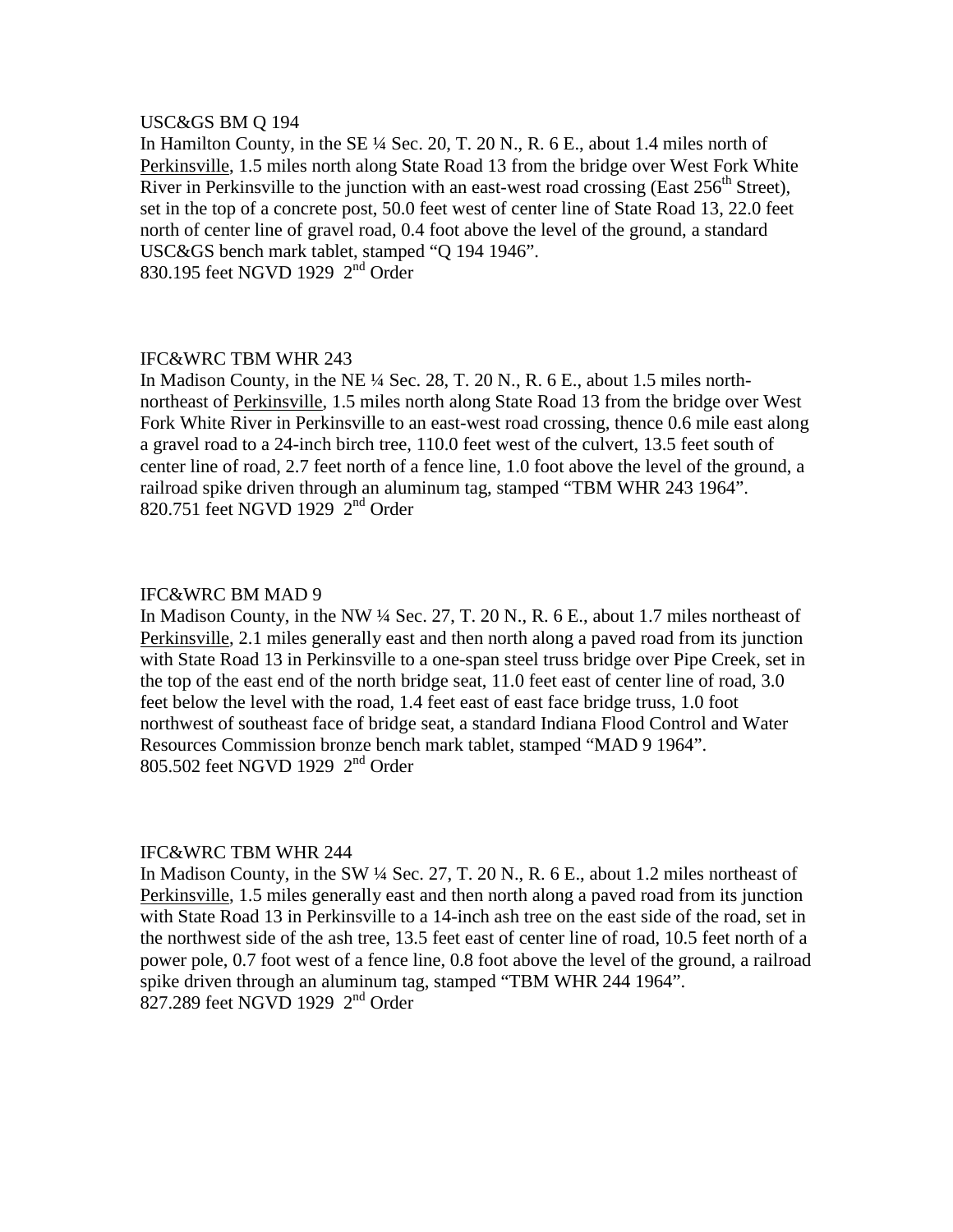### IFC&WRC BM MAD 8

In Madison County, in the NE ¼ Sec. 33, T. 20 N., R. 6 E., about 1.0 mile east of Perkinsville, 1.1 miles generally east along a paved road from its junction with State Road 13 in Perkinsville to a right angle turn north in the road and a 12-inch pipe culvert under the road, set in the top of the west end of the north headwall of culvert, 67.0 feet west of extended center line of north-south section of road, 11.0 feet north of center line of east-west section of road, 1.7 feet east of west end of headwall, 0.2 foot below the road, a standard Indiana Flood Control and Water Resources Commission bronze bench mark tablet, stamped "MAD 8 1964".

821.760 feet NGVD 1929  $2<sup>nd</sup>$  Order

## IFC&WRC TBM WHR 245

In Madison County, in the N  $\frac{1}{2}$  Sec. 33, T. 20 N., R. 6 E., about 0.5 mile east of Perkinsville, 0.55 mile east along a paved road from its junction with State Road 13 in Perkinsville to a turn north in the road, set in the southeast side of a 20-inch walnut tree, 38.5 feet west of extended center line of north-south section of road, 25.0 feet north of extended center line of east-west section of road, 13.5 feet northwest of center line at the center of the curve, 7.0 feet southeast of a fence line, 0.8 foot above the level of the ground, a railroad spike driven through an aluminum tag, stamped "TBM WHR 245 1964".

809.797 feet NGVD 1929 2nd Order

## USC&GS BM M 194

In Hamilton County, in the E  $\frac{1}{2}$  Sec. 32, T. 20 N., R. 6 E., about 0.3 mile south of Perkinsville, 0.25 mile south along State Road 13 from the bridge over West Fork White River to the junction with Strawtown Avenue, set in the top of a concrete post, 28.0 feet south of center line of Strawtown Avenue, 27.0 feet south of center line of Strawtown Avenue, 27.0 feet west of center line of State Road 13, 9.0 feet south of a fence corner post, 1.0 foot east of a fence line, 0.7 foot above ground, a standard USC&GS bench mark tablet, stamped "M 194 1946".

818.302 feet NGVD 1929 2<sup>nd</sup> Order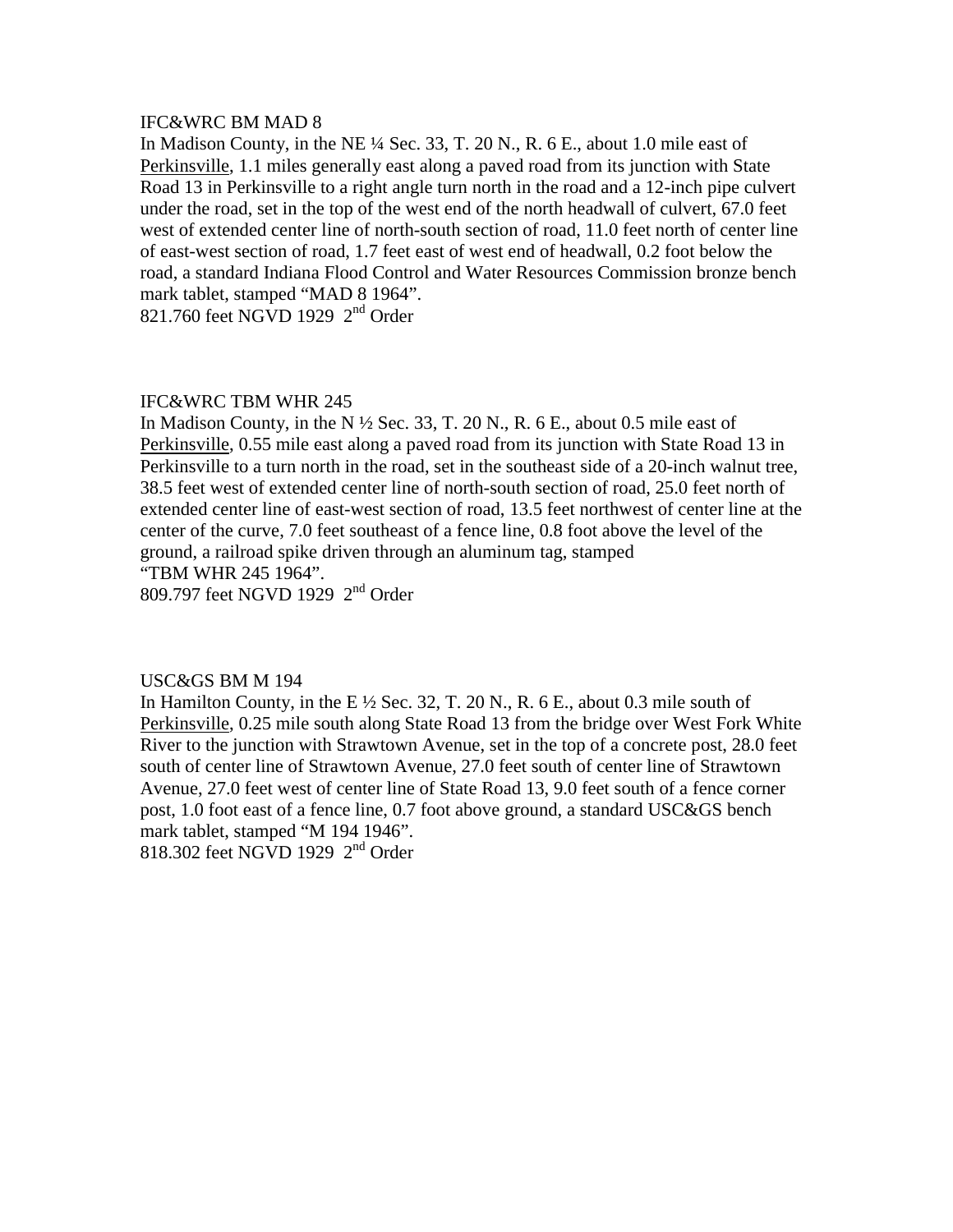# IFC&WRC TBM WHR 246

In Madison County, in the S ½ Sec. 33, T. 20 N., R. 6 E., about 0.6 mile east-southeast of Perkinsville, 0.25 mile south along State Road 13 from the bridge over West Fork White River in Perkinsville to the junction with Strawtown Avenue, thence 0.6 mile generally east along paved road to a cemetery at the north side of the road, set in the side of a 20 inch walnut tree, 165.0 feet east of the center line of the most west cemetery entrance drive, 19.0 feet north of the center line of the paved road, 0.3 foot above ground, a railroad spike driven through an aluminum tag, stamped "TBM WHR 246 1964". 807.912 feet NGVD 1929 2nd Order

## IFC&WRC BM MAD 11

In Madison County, in the SE ¼ Sec. 33, T. 20 N., R. 6 E., about 1.0 mile east-southeast of Perkinsville, 0.25 mile south along State Road 13 from the bridge over West Fork White River along State Road 13 from the bridge over West Fork White River in Perkinsville to the junction with Strawtown Avenue, thence 1.05 miles generally east along the paved road to a T-road south, set in the top of the south end of the west headwall of a 12-inch pipe culvert, 22.0 feet south of center line of east-west paved road, 9.0 feet west of center line of T-road south, 1.0 foot north of the south end of the headwall, about level with the road, a standard Indiana Flood Control and Water Resources Commission bronze bench mark tablet, stamped "MAD 11 1964". 828.866 feet NGVD 1929 2<sup>nd</sup> Order

## IFC&WRC TBM WHR 247

In Madison County, in the S  $\frac{1}{2}$  Sec. 34, T. 20 N., R. 6 E., about 1.6 miles east-southeast of Perkinsville, 0.25 mile south along State Road 13 from the bridge over West Fork White River in Perkinsville to the junction with Strawtown Avenue, thence 1.6 miles generally east along the paved road to a 24-inch pipe culvert under the road, set in the side of a 30-inch oak tree, 270.0 feet east of the culvert, 18.5 feet south of center line of road, 3.0 feet north of a fence line, 1.0 foot above the level of the ground, a railroad spike driven through an aluminum tag, stamped "TBM 247 1964". 839.681 feet NGVD 1929 2nd Order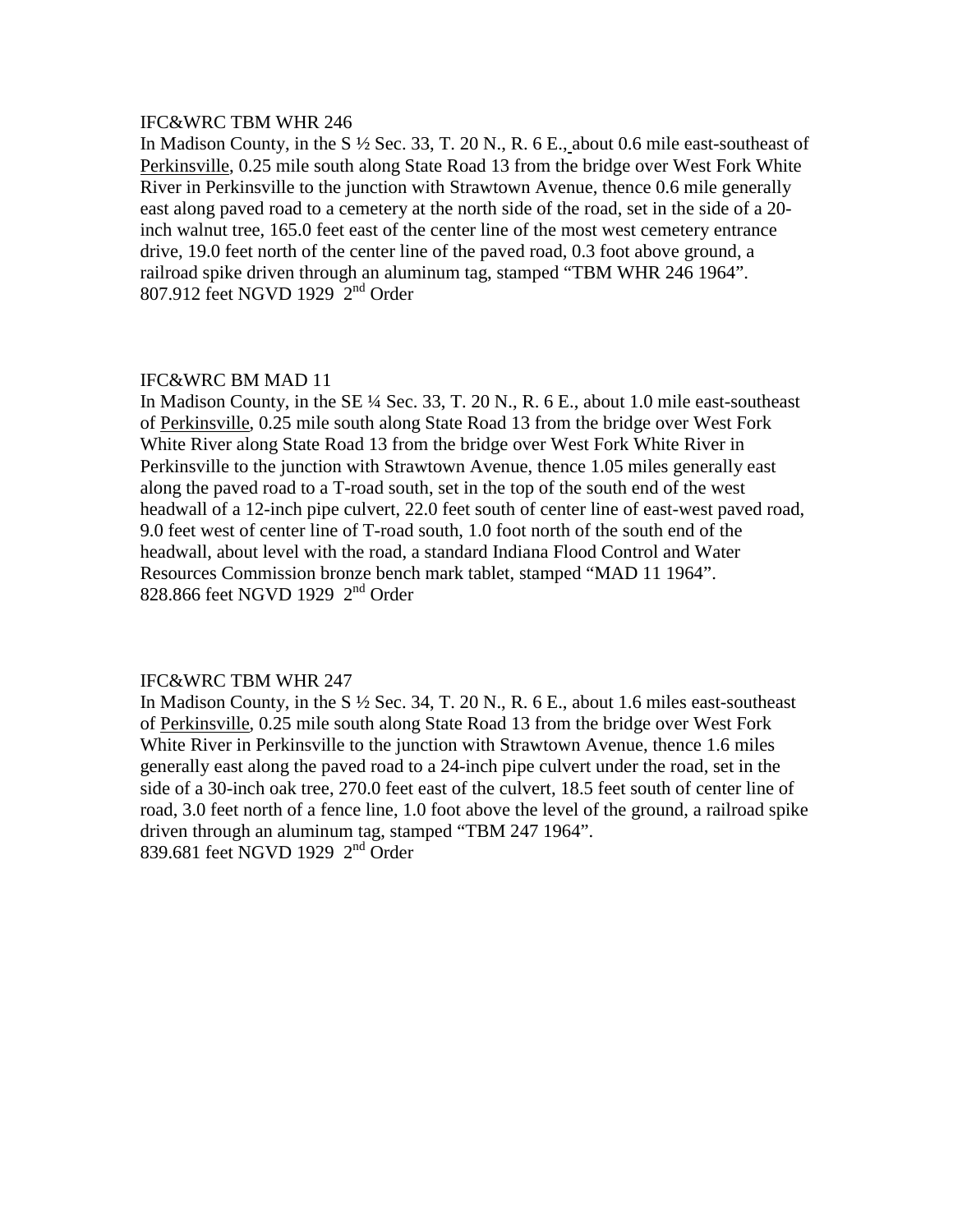## IFC&WRC BM MAD 12

In Madison County, in the NW ¼ Sec. 2, T. 19 N., R. 6 E., about 2.1 miles east-southeast of Perkinsville, 0.25 mile south along State Road 13 from the bridge over West Fork White River in Perkinsville to the junction with Strawtown Avenue, thence 2.2 miles generally east-southeast along the paved road to a 16-foot concrete bridge over a small stream, set in the top of the southwest concrete wing wall of bridge, 15.0 feet southwest of center line of road, 4.0 feet east of west end of wing wall, 1.0 foot south of North end of wing wall, 0.5 foot below the level of the road, a standard Indiana Flood Control and Water Resources Commission bronze bench mark tablet, stamped "MAD 12 1964". 816.246 feet NGVD 1929  $2<sup>nd</sup>$  Order

### USGS BM 29 JWM

In Madison County, in the E  $\frac{1}{2}$  Sec. 3, T. 19 N., R. 6 E., about 2.3 miles southeast of Perkinsville, 0.25 mile south along State Road 13 from the bridge over West Fork White River in Perkinsville to the junction with Strawtown Avenue, thence 2.3 miles generally east-southeast along the paved road to a T-road southwest, thence 0.45 mile southwest and then south to a T-road west, set in the top of a concrete post, 20.0 feet south of center line of T-road west, 15.0 feet west of north south road, 1.4 feet east of a fence line, 0.1 foot above ground, a standard USGS bench mark tablet, stamped "29 JWM 1952 834". 833.572 feet NGVD 1929 2<sup>nd</sup> Order

#### IFC&WRC TBM WHR 248

In Madison County, in the NW ¼ Sec. 2, T. 19 N., R. 6 E., about 2.5 miles southeast of Perkinsville, 0.25 mile south along State Road 13 from the bridge over West Fork White River in Perkinsville to the junction with Strawtown Avenue, thence 2.6 miles generally east-southeast along the paved road to a 42-inch pipe culvert under the road, set in the top northwest end of the northeast headwall of the culvert, 13.0 feet northeast of center line of the road, 6.5 feet southeast of northwest end of headwall, 1.8 feet below the level of the road, 0.5 foot southwest of northeast face of headwall, a painted chiseled triangle. 823.457 feet NGVD 1929 2nd Order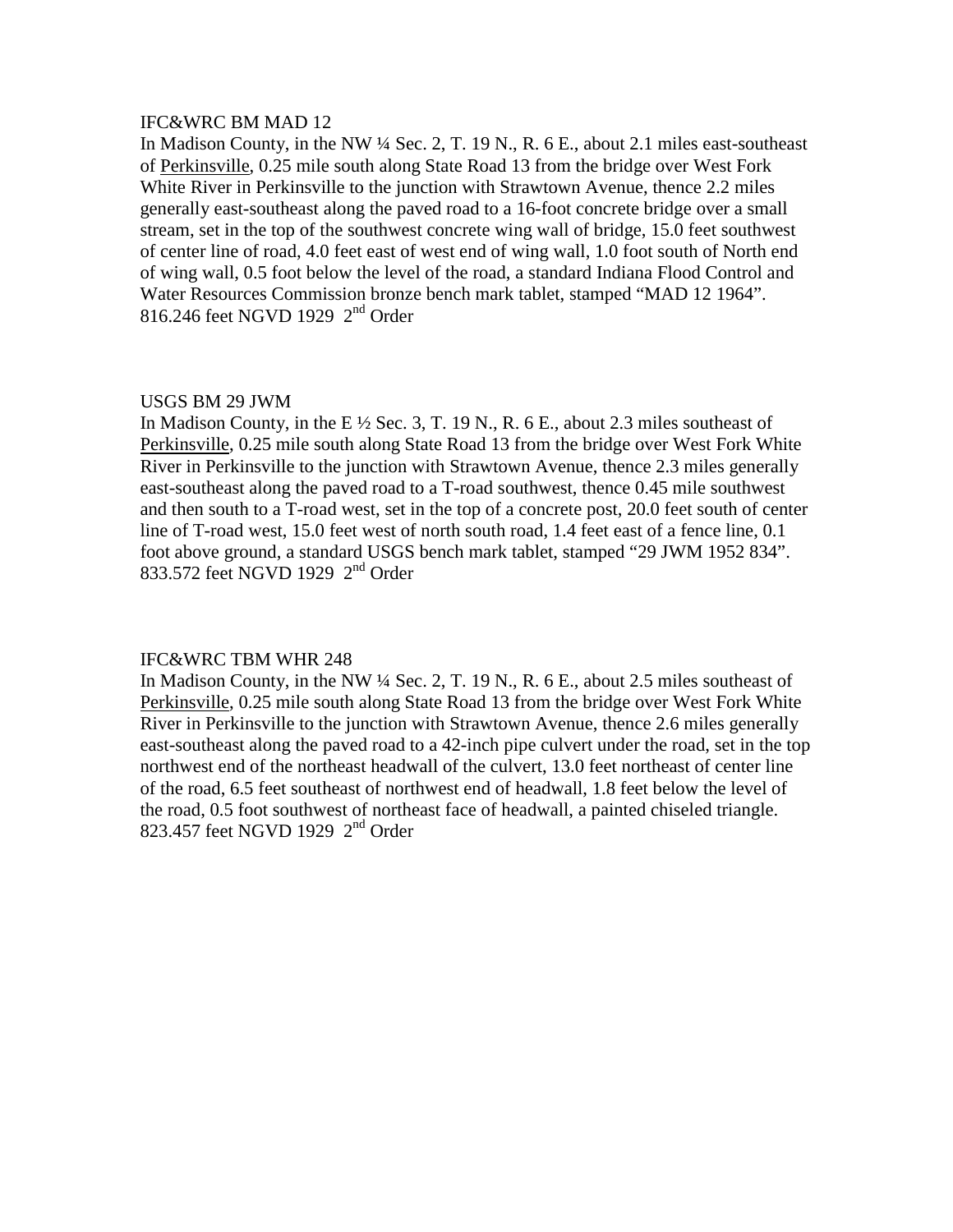## IFC&WRC TBM WHR 249

In Madison County, in the SW ¼ Sec. 1, T. 19 N., R. 6 E., about 4.7 miles northnortheast of Lapel, 3.7 miles northeast along State Road 32 from its junction with State Road 13 northwest of Lapel to a T-road north, thence 2.0 miles north to an east-west paved road crossing, thence 0.4 mile west-northwest along paved road to a farm house on the south side of the road, set in the top at the center of a concrete fence wall, 105.0 feet north and across the road from the north face of house, 26.0 feet west of extended center line of farm drive leading south, 23.0 feet north of center line of paved road, 4.0 feet above ground, 2.3 feet east of west end of wall, 0.5 foot south of north face of wall, a painted chiseled triangle.

 $858.614$  feet NGVD 1929  $2<sup>nd</sup>$  Order

## IFC&WRC BM MAD 13

In Madison County, in the SW ¼ Sec. 1, T. 19 N., R. 6 E., about 4.9 miles northnortheast of Lapel, 3.7 miles northeast along State Road 32 from its junction with State Road 13 northwest of Lapel to a T-road north, thence 2.0 miles north to an east-west road crossing, thence 0.15 mile west-northwest along a paved road to a 48-inch pipe culvert with a 24-foot headwall, set in the top of the east end of the south concrete headwall of culvert, 14.5 feet south of center line of road, 9.0 feet west of east end of headwall, 2.0 feet above the level of the road, 0.65 foot north of south face of headwall, a standard Indiana Flood Control and Water Resources Commission bronze bench mark tablet, stamped "MAD 13 1964".

839.871 feet NGVD 1929 2nd Order

## USGS BM 30 JWM

In Madison County, at the E ½ Sec. 1, T. 19 N., R. 6 E., about 5.1 miles northeast of Lapel, 4.5 miles northeast along State Road 32 from its junction with State Road 13 northwest of Lapel to a north-south road crossing, thence 1.5 miles north to a northwestsoutheast road crossing, set in the top of a concrete post, 45.0 feet south of center line of northwest-southeast road, 18.0 feet west of center line of north-south road, 5.5 feet northnorthwest of a power pole, 1.3 feet east of a fence line, 0.4 foot above ground, a standard USGS bench mark tablet, stamped "30 JWM 1952 857". 856.608 feet NGVD 1929  $2<sup>nd</sup>$  Order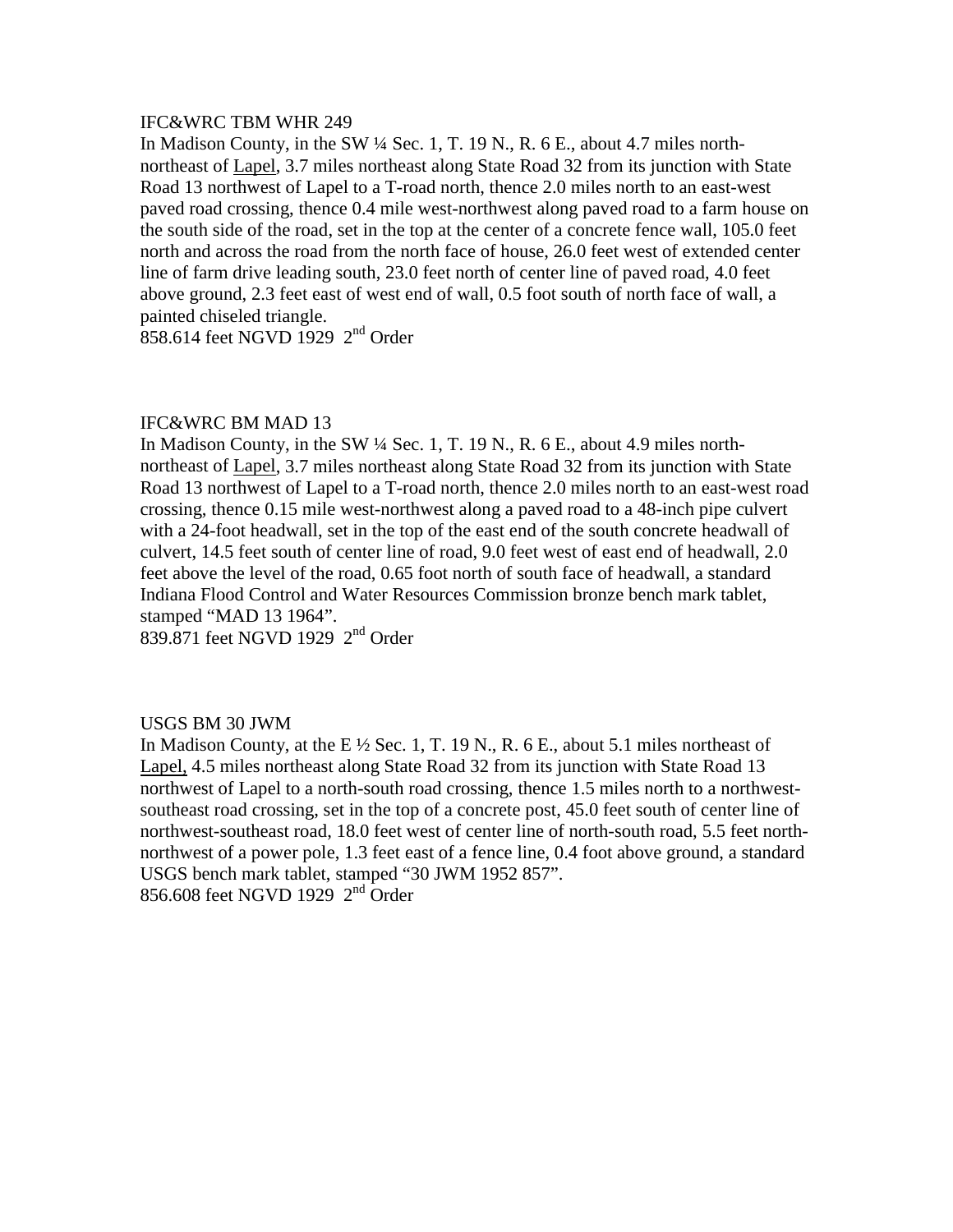# IFC&WRC TBM WHR 263

In Madison County, in the SE ¼ Sec. 6, T. 19 N., R. 7 E., about 5.6 miles northeast of Lapel, 5.5 miles northeast along State Road 32 from its junction with State Road 13 northwest of Lapel to a north-south paved road crossing, thence 1.5 miles north along paved road to its T-junction with an east-west paved road, thence 0.3 mile west along paved road to a 60-inch pipe culvert under the road, set in the top of the east end of the south concrete headwall of culvert, 13.8 feet south of center line of road, 0.8 foot west of east end of headwall, 0.7 foot north of south face of headwall, 0.1 foot below the level of the road, a painted chiseled triangle.

830.549 feet NGVD 1929 2<sup>nd</sup> Order

## IFC&WRC BM MAD 14

In Madison County, in the SE ¼ Sec. 6, T. 19 N., R. 7 E., about 5.0 miles west of the courthouse in Anderson, about 3.7 miles west along State Road 32 from its junction with State Road 9 in Anderson to a north-south paved crossroad, thence 1.15 miles north along paved road to its T-junction with a northwest-southeast paved road, thence 1.1 miles generally northwest to a T-road south, set in the top of the west end of the south headwall of a 24-inch pipe culvert under the east-west road, 200 feet west of center line of T-road south, 14.0 feet south of center line of east-west road, 1.3 feet east of west end of headwall, a standard Indiana Flood Control and Water Resources Commission bronze bench mark tablet, stamped "MAD 14 1964". 831.826 feet NGVD 1929 2nd Order

#### IFC&WRC TBM WHR 264

In Madison County, in the S ½ Sec. 5, T. 19 N., R. 7 E., about 4.3 miles west of the courthouse in Anderson, 3.7 miles west along State Road 32 from its junction with State Road 9 in Anderson to a north-south crossroad, thence 1.15 miles north along road to its T-junction with a northwest-southeast road, thence 0.45 mile northwest to a farm drive south, set in the top of the southeast end of a fence wall, 210 feet northwest of center line of drive, 20.5 feet southwest of center line of road, 3.2 feet above the level of ground, 0.8 foot northwest of southeast end of wall, 0.4 foot northeast of southwest face of wall, at a fence corner, a painted chiseled triangle. 841.471 feet NGVD 1929 2nd Order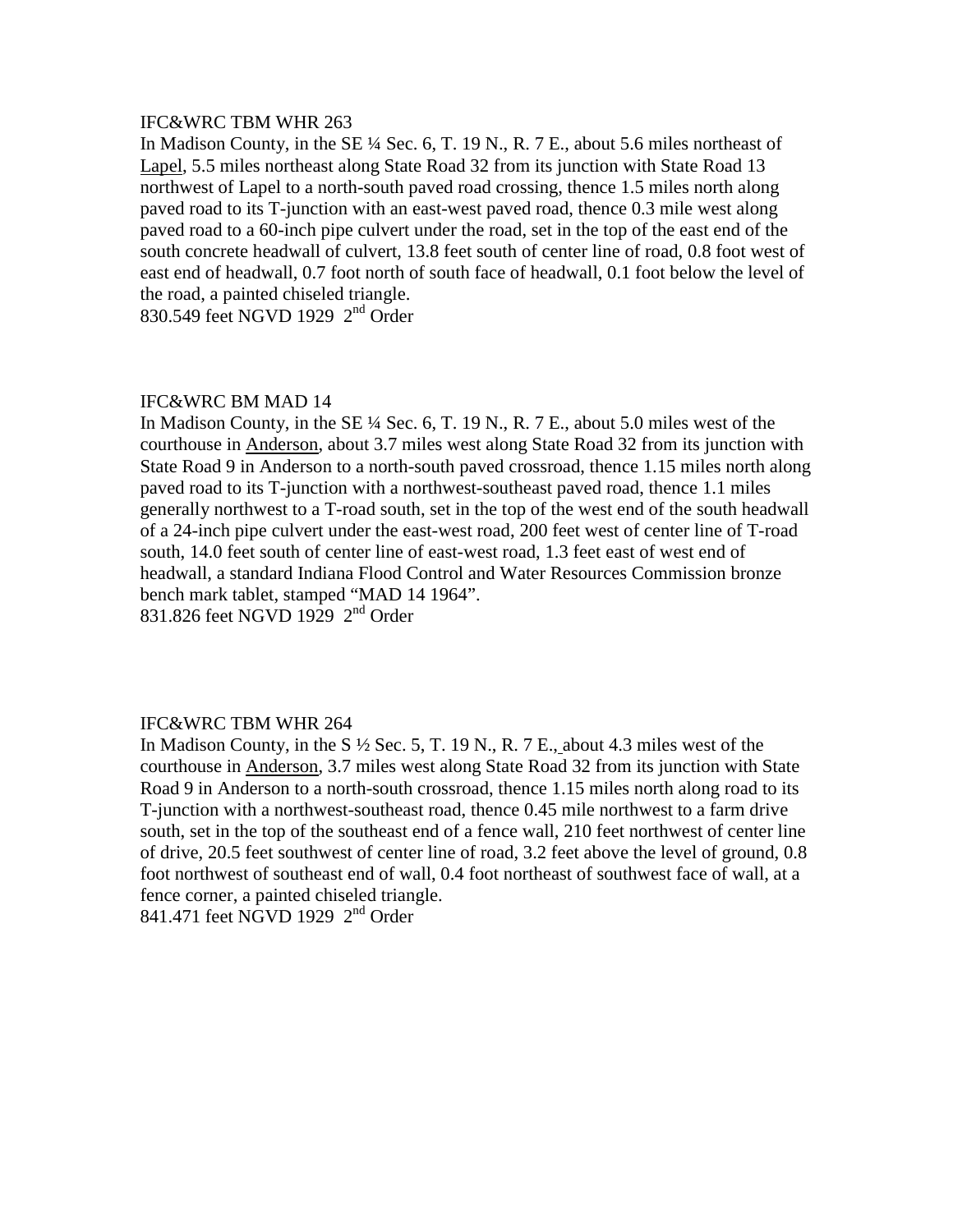### IFC&WRC BM MAD 15

In Madison County, in the NE ¼ Sec. 8, T. 19 N., R. 7 E., about 3.9 miles west of the courthouse in Anderson, 3.7 miles west along State Road 32 from its junction with State Road 9 in Anderson to a north-south crossroad, thence 1.15 miles north along road to its T-junction with a northwest-southeast road, set in the top of the northwest end of the northeast concrete headwall of a twin 18-inch pipe culvert, 52.0 feet northwest of extended center line of T-road south, 14.0 feet northeast of center line of northwestsoutheast road, 1.7 feet southeast of northwest end of headwall, 0.4 foot below the level of the road, a standard Indiana Flood Control and Water Resources Commission bronze bench mark tablet, stamped "MAD 15 1964". 839.838 feet NGVD 1929 2<sup>nd</sup> Order

### IFC&WRC TBM WHR 265

In Madison County, in the NE ¼ Sec. 9, T.19 N., R. 7 E., about 3.1 miles west of the courthouse in Anderson, 2.7 miles west along State Road 32 from its junction with State Road 9 in Anderson to a north-south crossroad, thence 0.55 mile north to an east-west crossroad, thence 0.5 mile generally northwest of the J.C. Sparks residence on the south side of the road and a drive south, set in the southeast side of a 19-inch box elder tree, 34.0 feet southeast of center line of drive leading south, 17.0 feet southwest of center line of road, 0.4 foot above the level of the ground, a railroad spike driven through an aluminum tag, stamped "TBM WHR 265 1964". 840.959 feet NGVD 1929 2nd Order

### IFC&WRC BM MAD 16

In Madison County, in the E  $\frac{1}{2}$  Sec. 9, T. 19 N., R. 7 E., about 3.0 miles west of the courthouse in Anderson, 2.7 miles west along State Road 32 from its junction with State Road 9 in Anderson to a north-south crossroad, thence 0.55 mile north along road to its T-junction with an east-west road, thence 0.4 mile generally northwest along road to a 48-inch pipe culvert under the road, set in the top of the southeast end of the northeast concrete headwall of culvert, 36.5 feet northeast of center line of road, 65.0 feet southeast of center line of road, 65.0 feet southeast of center line of a drive leading east, 4.5 feet below the level of the road, 1.5 feet northwest of southeast end of headwall, 0.7 foot southwest of northeast face of headwall, a standard Indiana Flood Control and Water Resources Commission bronze bench mark tablet, stamped "MAD 16 1964". 842.400 feet NGVD 1929  $2<sup>nd</sup>$  Order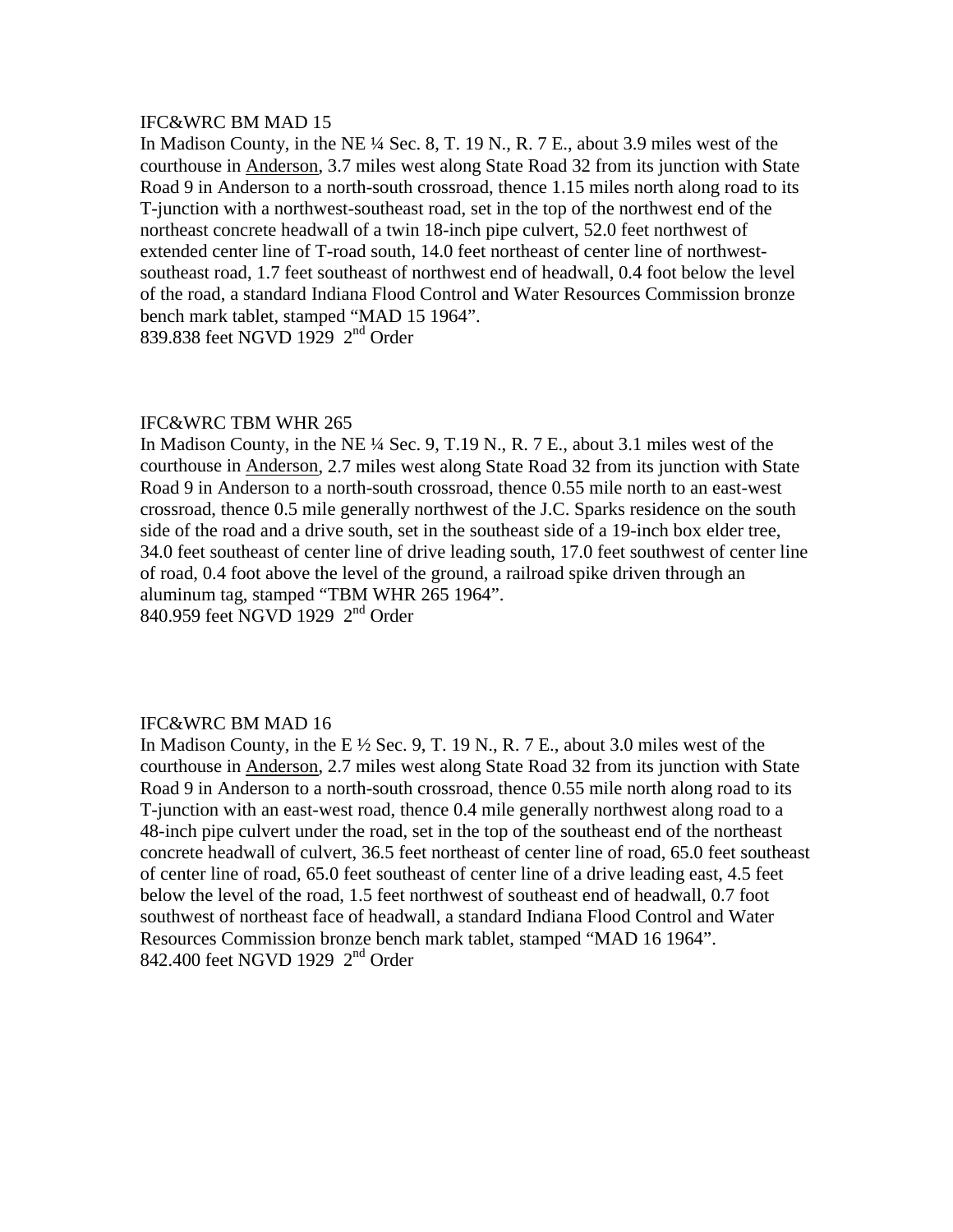## IFC&WRC TBM WHR 266

In Madison County, in the SW ¼ Sec. 10, T. 19 N., R. 7 E., about 2.65 miles west of the courthouse in Anderson, 2.7 miles west along State Road 32 from its junction with State Road 9 in Anderson to a north-south crossroad, thence 0.55 mile north along road to its T-junction with an east-west road, thence 0.25 mile east to a twin 18-inch pipe culvert under the road, set in the top of the east end of the south headwall of culvert, 150 feet west of a T-road north, 16.5 feet south of center line of road, 2.8 feet below the level of the road, 0.6 foot west of east end of headwall, 0.4 foot north of south face of headwall, a painted chiseled triangle.

867.849 feet NGVD 1929 2nd Order

# IFC&WRC TBM WHR 268

In Madison County, in the NW  $\frac{1}{4}$  Sec. 11, T. 19 N., R. 7 E., about 1.6 miles westnorthwest of the courthouse in Anderson, 0.6 mile west along State Road 32 from its junction with State Road 9 in Anderson to Madison Avenue (a north-south crossroad), thence 1.25 miles north and across West Fork White River to a T-road west, thence 0.55 mile west to a Y-road southwest, thence 0.35 mile generally south and then west to a 24 inch pipe culvert under the road, set in the top of the west end of the south concrete headwall of the culvert, 20.0 feet east of the extended center line of a T-road north, 15.0 feet south of center line of road, 0.2 foot below the level of the road, 0.6 foot east of west end of headwall, 0.6 foot north of south face of headwall, a painted chiseled triangle. 867.638 feet NGVD 1929 2nd Order

## IFC&WRC TBM WHR 269

In Madison County, in the SE ¼ Sec. 2, T. 19 N., R. 7 E., about 1.25 miles northwest of the courthouse in Anderson, 0.6 mile west along State Road 32 from its junction with State Road 9 in Anderson to Madison Avenue (a north-south crossroad), thence 1.25 miles north and across West Fork White River to a T-road west, thence 0.2 mile west to a T-road north with a triangular intersection, set in the northwest side of a 24-inch black oak tree, 40.5 feet north of center line of east-west road, 8.0 fee east of extended center line of T-road north, 15.0 feet southwest of center line of northeast portion of triangular intersection, 0.9 foot above ground, inside the triangle of intersection, a railroad spike driven through an aluminum tag, stamped "TBM WHR 269 1964". 877.259 feet NGVD 1929 2<sup>nd</sup> Order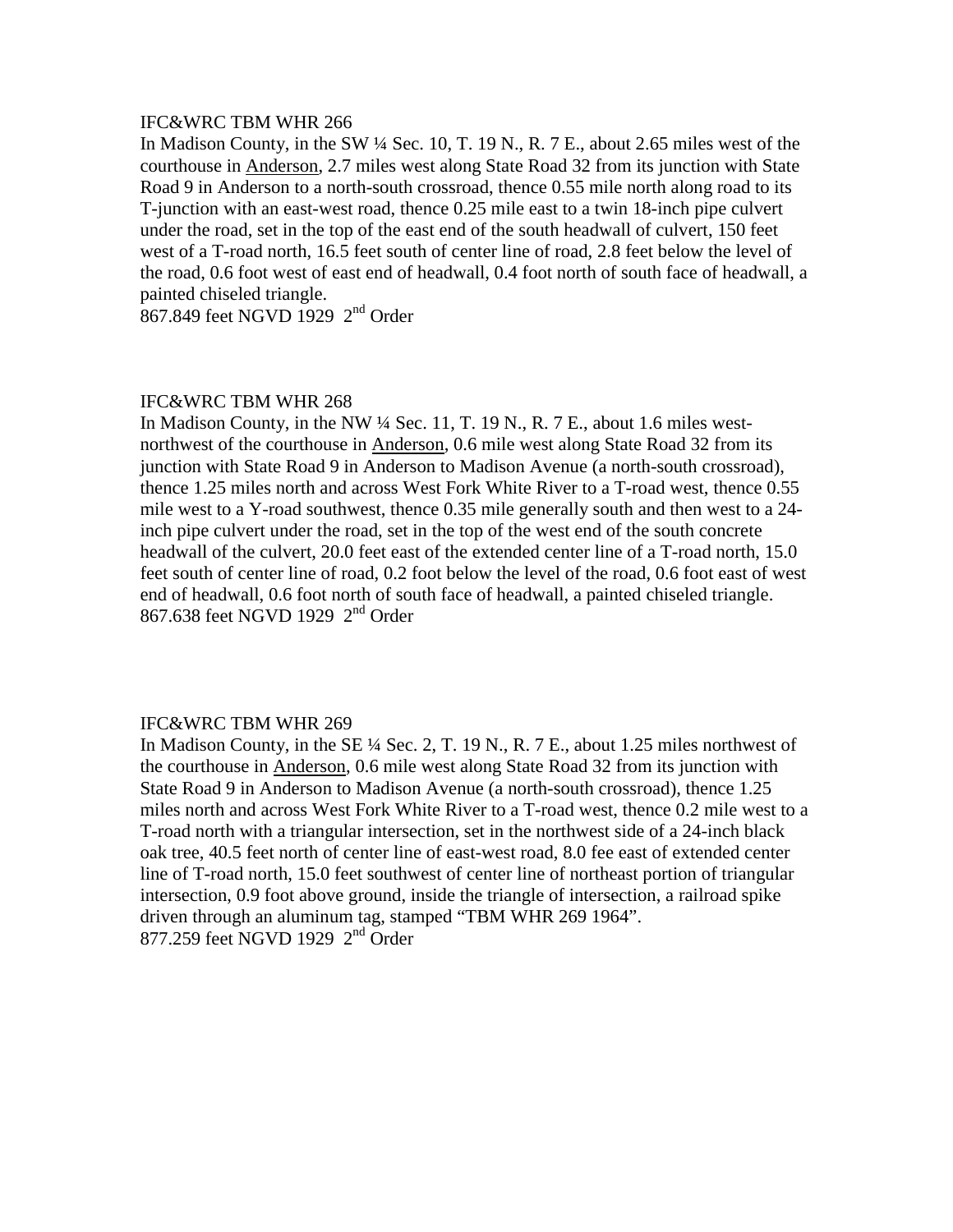## IFC&WRC BM MAD 18

In Madison County, in the NE ¼ Sec. 11, T. 19 N., R. 7 E., 1.0 mile northwest of the courthouse in Anderson, at the Madison Avenue 3-span concrete bridge over West Fork White River, set in the top of the south end of the west concrete guardrail, 19.0 feet north of south end of bridge, 19.0 feet west of center line of road, 3.9 feet above the level of the sidewalk, 0.7 foot south of a lamp post, a standard Indiana Flood Control and Water Resources Commission bronze bench mark tablet, stamped "MAD 18 1964". 844.623 Destroyed, See ( IDNR BM MAD 101 1989)

# IFC&WRC BM MAD 20

In Madison County, in the NE ¼ Sec. 12, T. 19 N., R. 7 E., in Anderson, at the Pennsylvania Railroad bridge over West Fork White River, set in the top of the west end of the south bridge seat, 9.0 feet below the level of the tracks, 6.0 feet west of the west rail of tracks, 2.2 feet south of north face of bridge seat, a standard Indiana Flood Control and Water Resources Commission bronze bench mark tablet, stamped "MAD 20 1964". 842.498 feet NGVD 1929 2<sup>nd</sup> Order

# IFC&WRC TBM WHR 270

In Madison County, in the SE ¼ Sec. 12, T. 19 N., R. 7 E., in Anderson, at the Athletic Park, set in the top of the north end of an abandoned bridge seat, 450.0 feet north of the northern most part of a race track, 180 southwest of center line of an access road to Athletic Park, 17.5 feet west of center line of levee, 11.0 feet above ground, 0.6 foot south of north end of bridge seat, 0.5 foot west of east face of bridge seat, a painted chiseled triangle.

846.434 feet NGVD 1929 2nd Order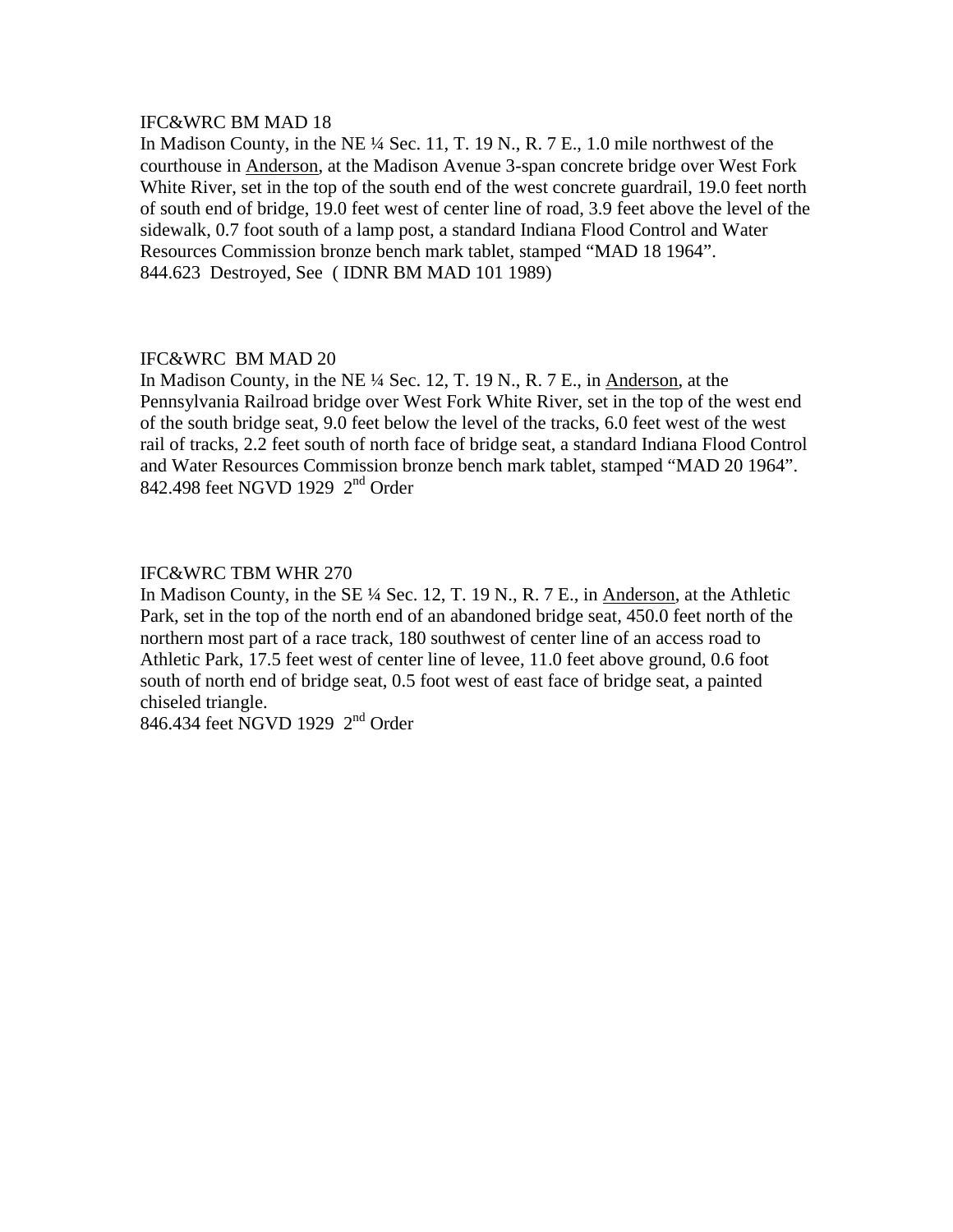### USC&GS BM T 4

In Madison County, in the SE ¼ Sec. 12, T. 19 N., R. 7 E., in Anderson, at the Madison County courthouse, set vertically in the west face of the west stone wall for the south stairway of courthouse, 7.6 feet north of south end of railing, 3.4 feet above the level of the ground, a standard USC&GS bronze bench mark tablet, stamped "T 4 887.101". 887.101 feet NGVD 1929  $2<sup>nd</sup>$  Order

### IFC&WRC BM MAD 23

In Madison County, in the NW  $\frac{1}{4}$  Sec. 18, T. 19 N., R. 8 E., in Anderson, at the 10<sup>th</sup> Street bridge over West Fork White River, set in the top of the west end of the southeast concrete wing wall of the bridge, 13.0 feet southeast of center line of  $10^{th}$  Street, 0.6 foot southeast of northwest end of wing wall, 0.8 foot northeast of southwest face of wing wall, 0.3 foot above the level of the road, a standard Indiana Flood Control and Water Resources Commission bronze bench mark tablet, stamped "MAD 23 1964". 846.615 feet NGVD 1929 2<sup>nd</sup> Order

## IFC&WRC TBM WHR 271

In Madison County, in the SE ¼ Sec. 7, T. 19 N., R. 8 E., about 1.2 miles east of the courthouse in Anderson, 0.75 mile east along  $10^{th}$  Street from the  $10^{th}$  Street Bridge over West Fork White River to a T-road north (Nursery Road), set in the north side of a power pole, 156 feet east of center line of T-road north, 17.0 feet north of center line of  $10^{th}$ Street, 0.3 foot above the level of the road, a railroad spike driven through an aluminum tag, stamped "TBM WHR 271 1964". 892.080 feet NGVD 1929 2nd Order

## IFC&WRC TBM WHR 272

In Madison County, in the NW ¼ Sec. 17, T. 19 N., R. 8 E., about 1.4 miles eastsoutheast of the courthouse in Anderson, 0.7 mile north along State Road 32 from its junction with State Road 232 East of Anderson to a 5-span bridge over West Fork White River, set in the top of the south end of the east concrete guardrail of bridge, 20.5 feet east of center line of highway, 3.9 feet above the level of the road, 0.5 foot north of south end of guardrail, 0.5 foot west of east face of guardrail, a painted chiseled triangle. 862.969 feet NGVD 1929 2nd Order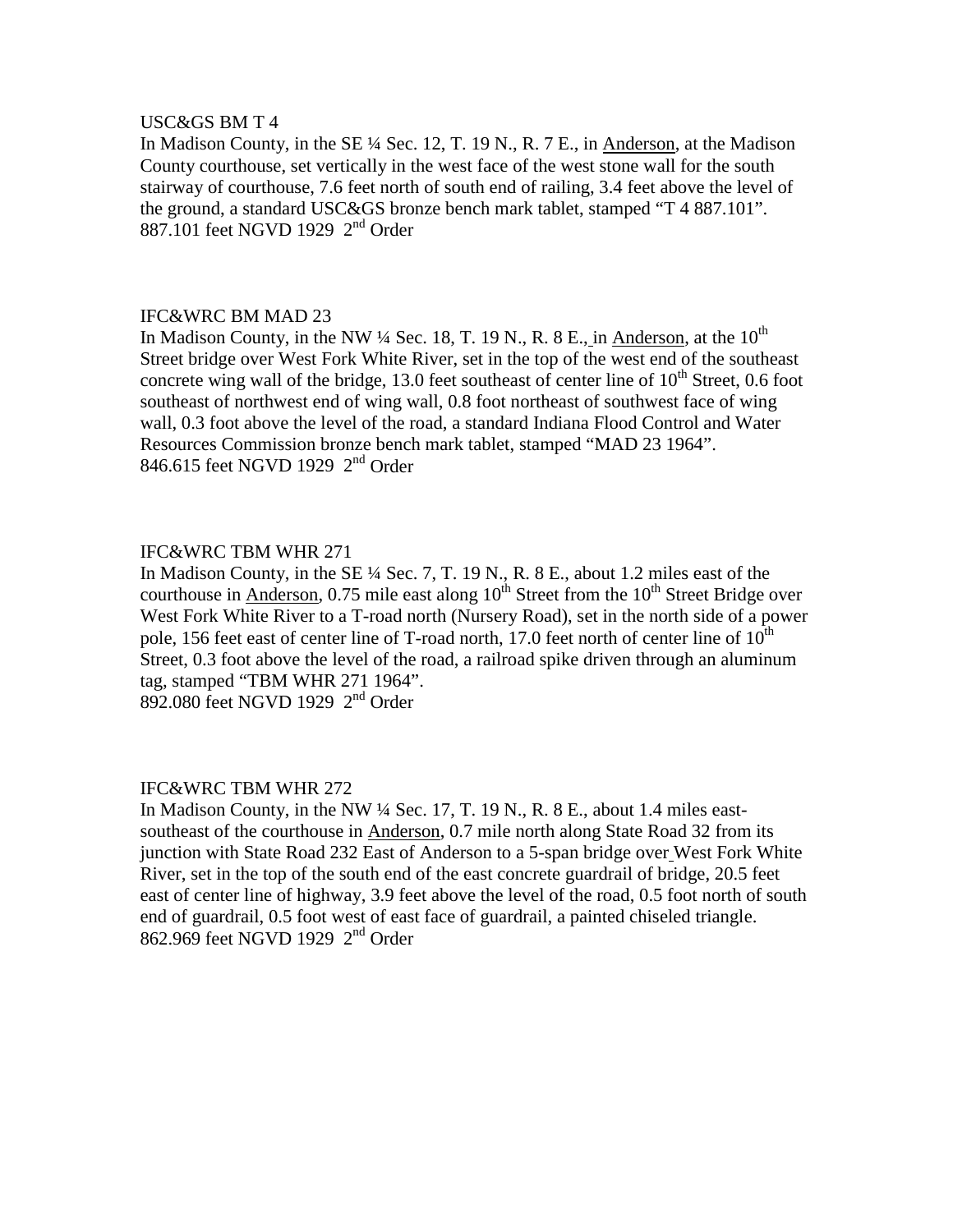### USC&GS BM W 41

In Madison County, in the NW ¼, Sec. 20, T. 19 N., R. 8 E., about 1.95 miles southeast of the courthouse in Anderson, 1.8 miles east along the Cleveland, Cincinnati, Chicago and St. Louis Railroad from the railroad station in Anderson to the Gridley switch house on the south side of the tracks, set in the top of the northwest corner of a concrete base of switches, 135 feet south of south rail of tracks, 12.0 feet east of extended west face of switch house, 12.0 feet north of north face of switch house, 0.6 foot east of west face of switch base, 0.5 foot south of north face of base, 1.0 foot above ground, a standard USC&GS bench mark disk, stamped "W 41 1934". 905.349 feet NGVD 1929 2<sup>nd</sup> Order

## IFC&WRC TBM WHR 274

In Madison County, in the SW ¼ Sec. 16, T. 19 N., R. 8 E., about 2.55 miles eastsoutheast of the courthouse in Anderson, 1.05 miles east-southeast along State Road 232 from its junction with State Road 32 east of Anderson to a north-south crossroad, thence 0.4 mile north and across West Fork White River, set in the west side of a 15-inch walnut tree, 23.5 feet north of north end of an overflow bridge, 455.0 feet east of center line of road, 17.5 feet north of center line of access road leading east to a lake, 0.9 foot above ground, a railroad spike driven through an aluminum tag, stamped "TBM WHR 274 1964".

855.478 feet NGVD 1929 2<sup>nd</sup> Order

## IFC&WRC TBM WHR 275

In Madison County, in the NW  $\frac{1}{4}$  Sec. 16, T. 19 N., R. 8 E., about 2.4 miles east of the courthouse in Anderson, 1.0 mile east along State Road 32 from its junction with State Road 109 northeast of Anderson to a north-south crossroad, thence 0.55 mile south to an east-west crossroad, set in the southeast side of a 24-inch maple tree, in the southeast quarter of the intersection, 63.0 feet south of center line of east-west road, 15.0 feet east of center line of north-south road, 1.0 foot above the level of the road, on a north-south fence line, a railroad spike driven through an aluminum tag, stamped

"TBM WHR 275 1964".

902.458 feet NGVD 1929 2nd Order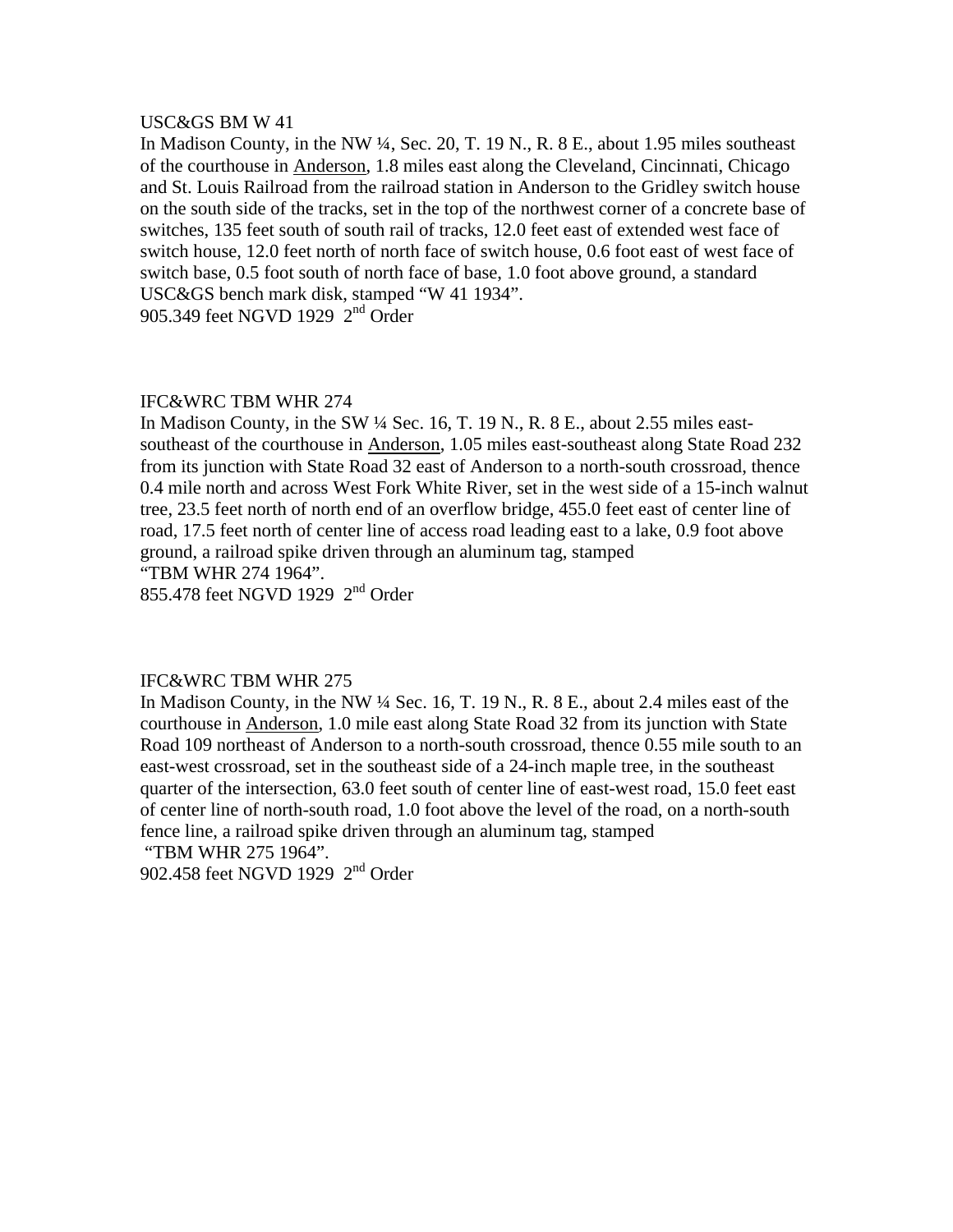### ISHC BM MAD G 32

In Madison County, in the W ½ Sec. 9, T. 19 N., R. 8 E., about 2.8 miles east-northeast of the courthouse in Anderson, 1.4 miles east along State Road 32 from its junction with State Road 109 northeast of Anderson to the State Road 32 bridge over West Fork White River, set in the top of the west end of the north concrete sidewalk of bridge, 20.6 feet north of center line of highway, 1.0 foot above the level of the highway, 0.5 foot west of the west face of the guardrail, 0.2 foot east of west end of sidewalk, a standard Indiana State Highway Commission bronze bench mark tablet, stamped "MAD G 32". 882.038 feet NGVD 1929 2nd Order

## IFC&WRC TBM WHR 276

In Madison County, in the NW ¼ Sec. 10, T. 19 N., R. 8 E., about 0.8 mile westnorthwest of the high school in Chesterfield, 0.8 mile west along old State Road 32 from the Chesterfield High School to north-south crossroad, thence 0.3 mile north to a T-road east, set in the west side of a 22-inch cottonwood tree, 62.0 feet east of center line of north-south road, 22.5 feet south of center line of east-west road, 1.6 feet above the level of the ground, 0.2 foot below the level of the road, a railroad spike driven through an aluminum tag, stamped "TBM WHR 276 1964".

871.916 feet NGVD 1929 2nd Order

#### IFC&WRC BM MAD 26

In Madison County, in the NW ¼ Sec. 10, T. 19 N., R. 8 E., about 0.85 mile westnorthwest of Chesterfield, 0.8 mile west along old State Road 32 from the Chesterfield High School to a north-south crossroad, thence 0.4 mile north to a 3-span concrete arch bridge over West Fork White River, set in the top of the northwest end of the southeast concrete wing wall of bridge, 9.5 feet south of center line of road, 0.35 foot south of south face of guardrail, 0.8 foot northeast of southwest face of wing wall, 0.9 foot below road level, a standard Indiana Flood Control and Water Resources Commission bronze bench mark tablet, stamped "MAD 26 1964". 871.022 feet NGVD 1929 2nd Order

#### IFC&WRC TBM WHR 277

In Madison County, in the W  $\frac{1}{2}$  Sec. 3, T. 19 N., R. 8 E., about 1.15 miles northnorthwest of Chesterfield, 1.0 mile north along Water Street from its junction with State Road 32 in Chesterfield to an east-west crossroad, thence 0.75 mile east to a 4-foot box culvert under the road, set in the east end of the south headwall of the culvert, 10.0 feet south of center line of road, 0.5 foot below the level of the road, 1.1 feet west of east end of headwall, 0.5 foot north of south face of headwall, a painted chiseled triangle. 892.123 feet NGVD 1929  $2<sup>nd</sup>$  Order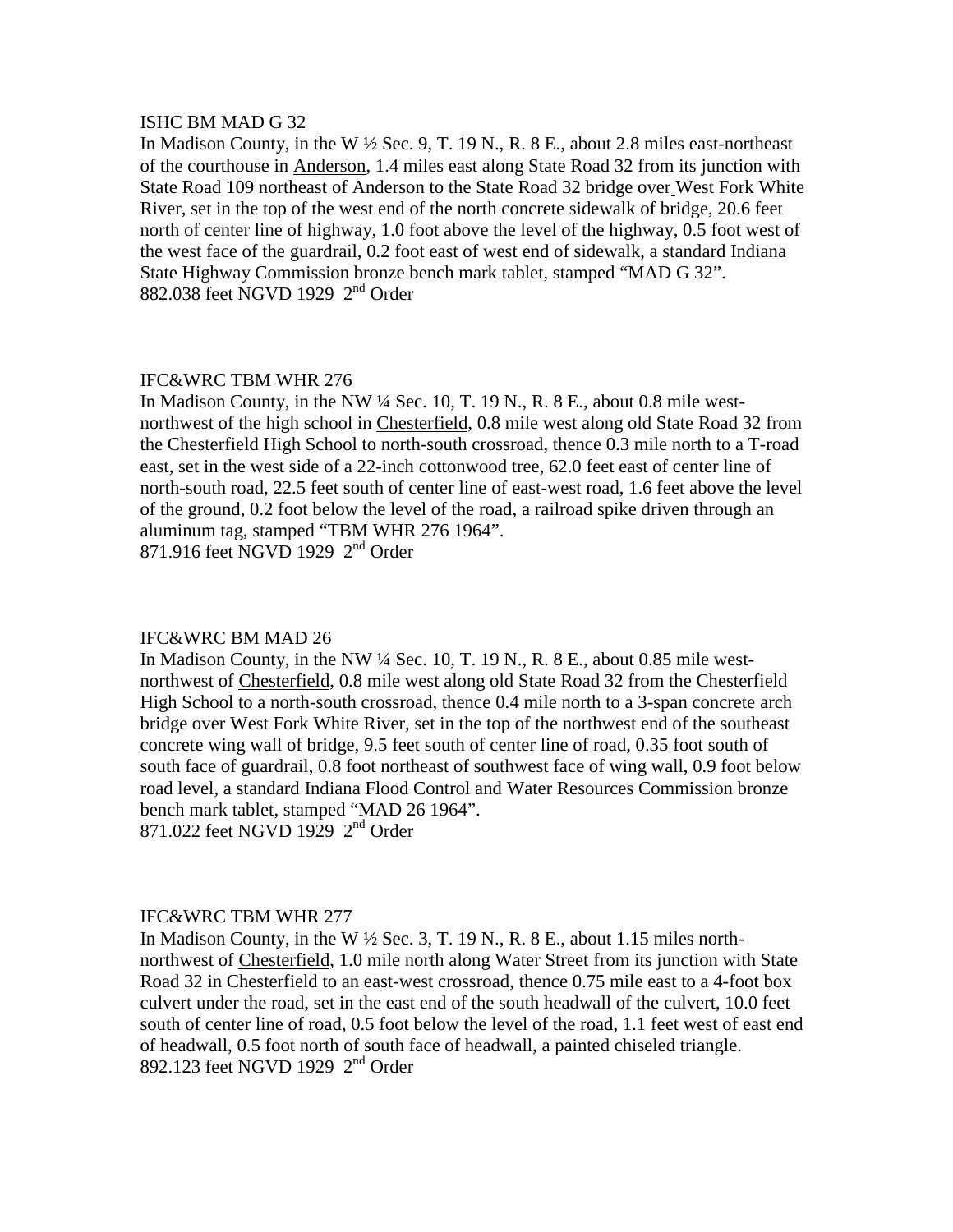## IFC&WRC BM MAD 27

In Madison County, in the NW ¼ Sec. 11, T. 19 N., R. 8 E., 0.5 mile north of Chesterfield, 0.5 mile north along Water Street from its junction with State Road 32 in Chesterfield to a 4-span concrete bridge over West Fork White River, set in the top of the north end of the east concrete curbing of bridge, 13.5 feet east of center line of road, 9.0 feet south of north end of bridge, 0.9 foot above the level of the road, 0.4 foot east of west face of curbing, a standard Indiana Flood Control and Water Resources Commission bronze bench mark tablet, stamped "MAD 27 1964". 874.017 feet NGVD 1929 2<sup>nd</sup> Order

### IFC&WRC TBM WHR 278

In Madison County, in the NE ¼ Sec. 10, T. 19 N., R. 8 E., 0.5 mile north of Chesterfield, 0.45 mile north along Water Street from its junction with State Road 32 in Chesterfield to a 4-span concrete bridge over West Fork White River, set in the top of the south end of the west curbing of bridge, 13.5 feet west of center line of bridge, 1.0 foot north of south end of bridge, 0.9 foot above road level, 0.4 foot west of east face of curbing a painted chiseled triangle.

875.176 feet NGVD 1929 2<sup>nd</sup> Order

#### IFC&WRC TBM WHR 279

In Madison County, in the W  $\frac{1}{2}$  Sec. 11, T. 19 N., R. 8 E., 0.65 mile east of Chesterfield, 0.5 mile generally east along State Road 32 from its junction with Water Street in Chesterfield to a T-road north (Avalon Lane), set in the west side of an 18-inch elm tree, on the south side of the highway, 35.9 feet west of extended center line of Avalon Lane, 60.0 feet south of center line of highway, 10.5 feet east of center line of a drive leading south, 0.9 foot above ground, a railroad spike driven through an aluminum tag, stamped "TBM WHR 279 1964".

914.768 feet NGVD 1929  $2<sup>nd</sup>$  Order

### USC&GS BM T 218

In Delaware County, in the W  $\frac{1}{2}$  Sec. 12, T. 19 N., R. 8 E., about 1.25 miles east of Chesterfield in Madison County, 1.2 miles east along State Road 32 from the grammar school in Chesterfield to the Madison-Delaware County Line Road, set in the top of a concrete post in the southeast quarter of the intersection, 32.5 feet east of center line of county line road, 28.5 feet southeast of center line of highway, 18.5 feet north of north rail of the New York Central Railroad tracks, 5.1 feet south of a power pole, 0.1 foot above ground, a standard USC&GS bronze bench mark tablet, stamped "T 218 1947". 913.798\* feet NGVD 1929 2nd Order \**Revised USC&GS Elevation*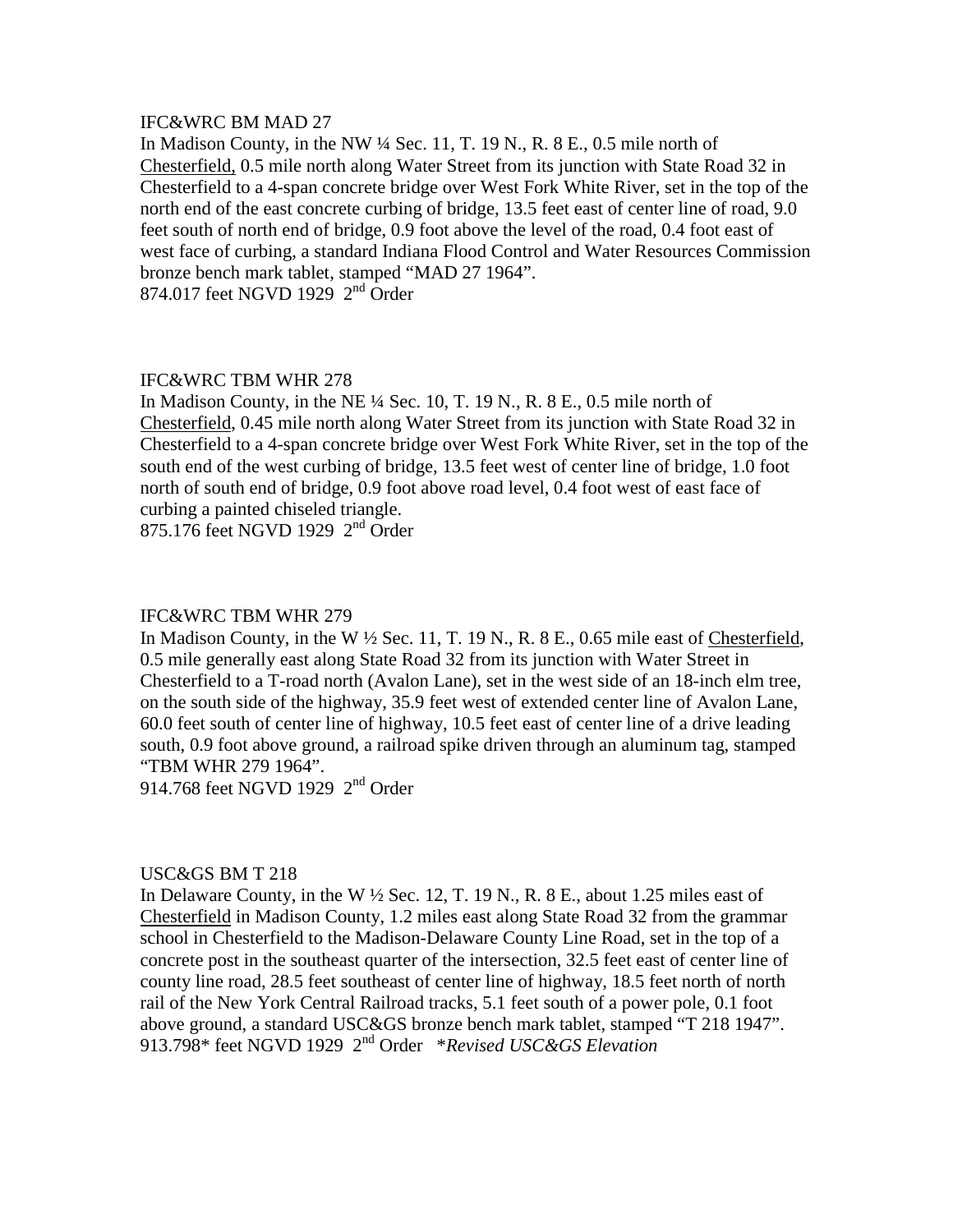# USC&GS BM S 218

In Madison County, in the NE ¼ Sec. 11, T. 19 N., R. 8 E., 1.3 miles east-northeast of Chesterfield, 1.2 miles eat along State Road 32 from the grammar school in Chesterfield to the Madison-Delaware County Line Road, thence 0.3 mile north to a 2-span steel truss bridge over West Fork White River, set in the top of the west end of the north bridge seat, 10.5 feet west of center line of road, 1.3 feet north of south face of bridge seat, 1.5 feet west of west face of bridge truss, 1.8 feet below the level of the road, a standard USC&GS bronze bench mark tablet, stamped "S 218 1947". 870.326 feet NGVD 1929 2nd Order

## USC&GS BM R 218

In Delaware County, in the SW ¼ Sec. 36, T. 20 N., R. 8 E., about 2.0 miles northeast of Chesterfield, 1.2 miles east along State Road 32 from the grammar school in Chesterfield to the Madison-Delaware County Line Road, thence 1.35 miles north to an east-west crossroad, set in the top of a concrete post in the northeast quarter of intersection, 35.5 feet north of center line of east-west road, 14.0 feet east of center line of north-south road, 10.0 feet north of a fence corner post, 0.5 foot west of a fence line, 0.2 foot above ground, a standard USC&GS bronze bench mark tablet, stamped "R 218 1947".  $911.862$  feet NGVD 1929  $2<sup>nd</sup>$  Order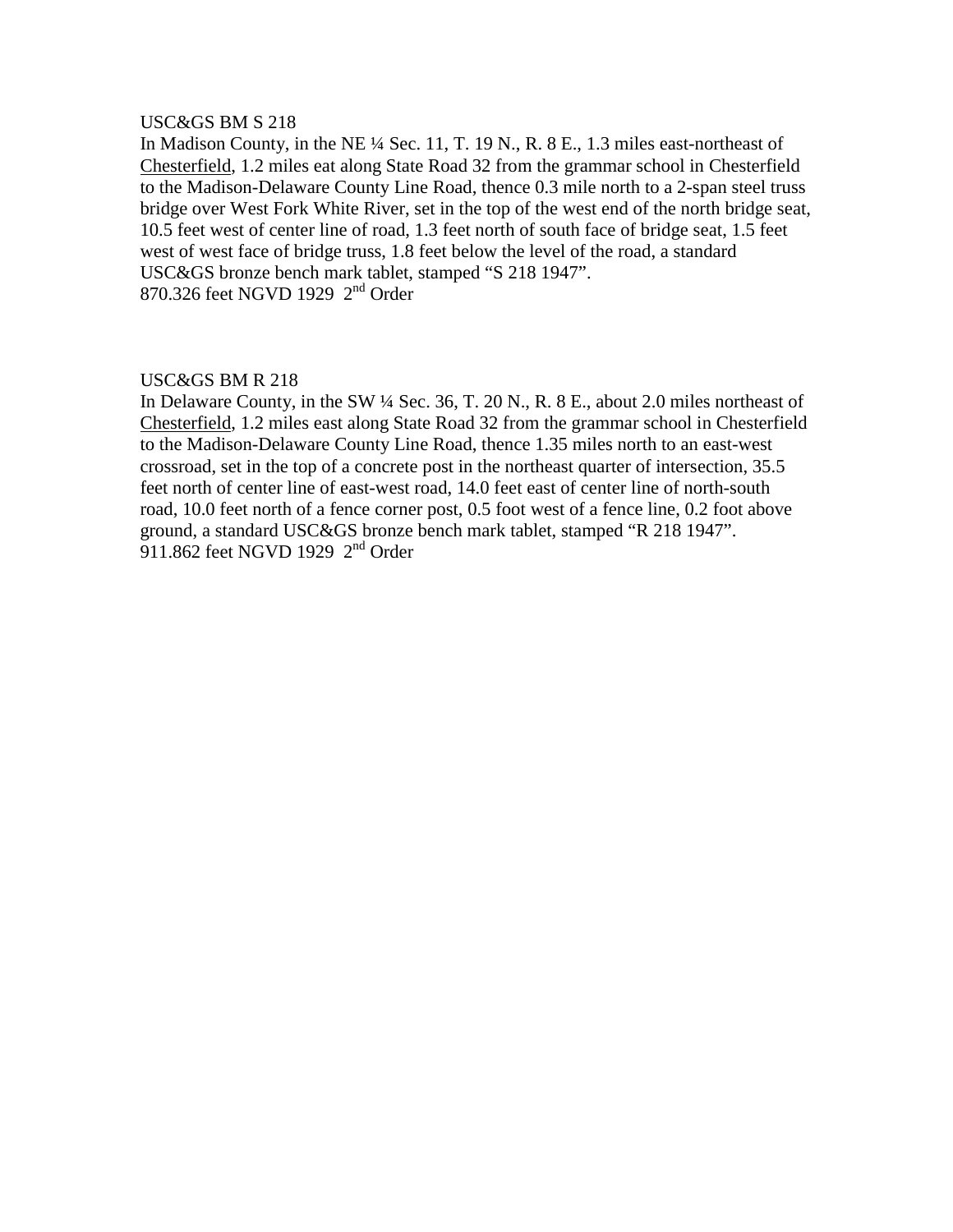### KILLBUCK CREEK

### USC&GS BM U 4

In Madison County, in the NW ¼ Sec. 12, T. 19 N., R. 7 E., about 0.9 mile northnorthwest from the courthouse in Anderson; 1.75 miles generally north along the New York Central Railroad from the station in Anderson to a bridge (No. 433) over West Fork White River; set in the top at the east end of the north abutment of the bridge, 4.4 feet east of the east rail, 1.0 foot below the track; a U.S. Coast and Geodetic Survey bronze bench mark tablet, stamped "U 4 EL. 860.425 FT." *Destroyed 6-28-84 RST* 860.415 feet NGVD 1929 2nd Order

### IFC&WRC TBM KB 1

In Madison County, in the N  $\frac{1}{2}$  Sec. 12, T. 19 N., R. 7 E., about 0.8 mile north from the courthouse in Anderson; 0.32 mile north along Delaware Street from the Pennsylvania Railroad crossing on the north side of Anderson to a 2-span metal deck bridge over West Fork White River; set in the top of the northwest wing wall, 16.7 feet west from the center line of Delaware Street, 2.6 feet west from the west edge of the sidewalk, 0.35 foot north from the south face of the third stone tier on the northwest wing wall, about level with the walkway; a red painted chiseled square. 852.468 feet NGVD 1929 2nd Order

# IFC&WRC TBM KB 2

In Madison County, in the N  $\frac{1}{2}$  Sec. 12, T. 19 N., R. 7 E., about 0.8 mile north from the courthouse in Anderson; 0.32 mile north along Delaware Street from the Pennsylvania Railroad crossing on the north side of Anderson to a 2-span metal-deck bridge over West Fork White River; set in the top of the northeast wing wall, 11.2 feet east from the center line of Delaware Street, 1.1 feet east from the west face of the wing wall, 0.6 foot north from the south face of the third stone tier on the northeast wing wall, 0.6 foot above the roadway; a red painted chiseled square.

852.667 feet NGVD 1929 2nd Order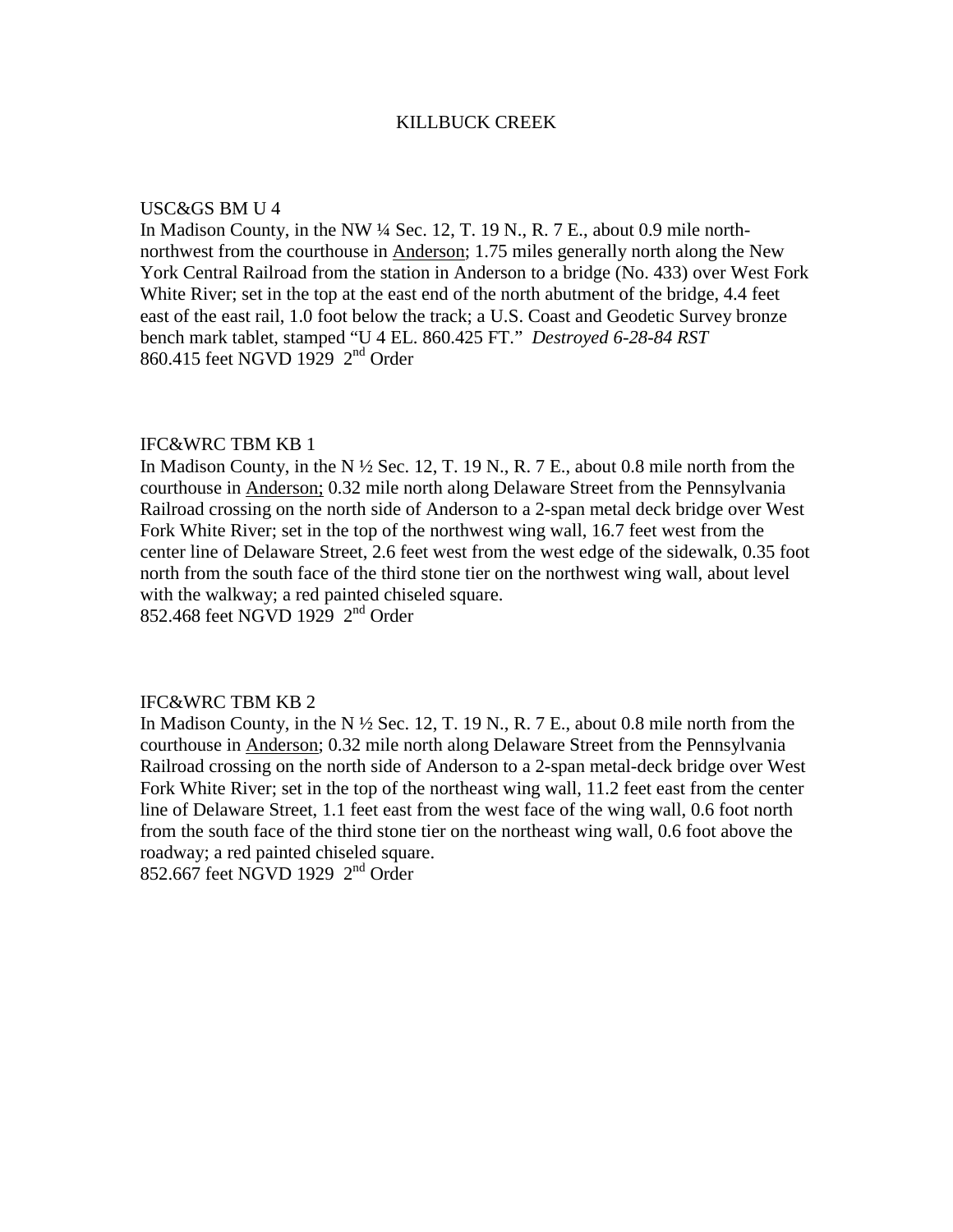In Madison County, in the NE ½ Sec. 12, T. 19 N., R. 7 E., about 0.7 mile north from the courthouse in Anderson; 0.2 mile north along State Road 9 from the Pennsylvania Railroad crossing on the north side of Anderson to an 8-span concrete bridge over West Fork White River and Killbuck Creek; set in the top at the north end of the lower railing of the west guardrail, 29.4 feet west from the center line of the highway, 6.9 feet south from the northernmost point of the guardrail, 2.8 feet below the top of the guardrail, 0.15 foot east from the west face of the railing; a red painted chiseled square. 847.904 feet NGVD 1929 2nd Order

## IFC&WRC TBM KB 4

In Madison County, in the NE ¼ Sec. 12, T. 19 N., R. 7 E., about 0.7 mile north from the courthouse in Anderson; 0.2 mile north along State Road 9 from the Pennsylvania Railroad crossing on the north side of Anderson to an 8-span concrete bridge over West Fork White River and Killbuck Creek; set in the top at the north end of the lower railing of the east guardrail, 28.3 feet east from the center line of the highway, 6.8 feet south from the northernmost point of guardrail, 2.8 feet below the top of the guardrail, 0.15 foot west from the east face of the railing; a red painted chiseled square. 847.804 feet NGVD 1929 2nd Order

## USC&GS BM L 193

In Madison County, in the N  $\frac{1}{2}$  Sec. 1, T. 19 N., R. 7 E., about 1.9 miles north from the courthouse in Anderson; 1.5 miles generally north along State Road 9 from the Pennsylvania Railroad crossing on the north side of Anderson to the crossing of 200 North Road (Cross Street), thence 0.2 mile west to the intersection of the Pennsylvania and New York Central Railroad lines near the road crossing; set in the top of a concrete post, 105 feet south from the center line of the road, 84 feet north from the west corner of switch tower "DOW", 53 feet northeast from northeast rail of Pennsylvania Railroad, 56 feet southeast and across the track from New York Central Pole number 162/25, 27 feet west from the center line of cinder drive to the switch tower, 22 feet east from the east rail of the New York Central Tracks, 0.5 foot above ground, about 1.0 foot below the tracks; a U.S. Coast and Geodetic Survey bronze bench mark tablet, stamped "L 193 1946".

884.808 feet NGVD 1929 2nd Order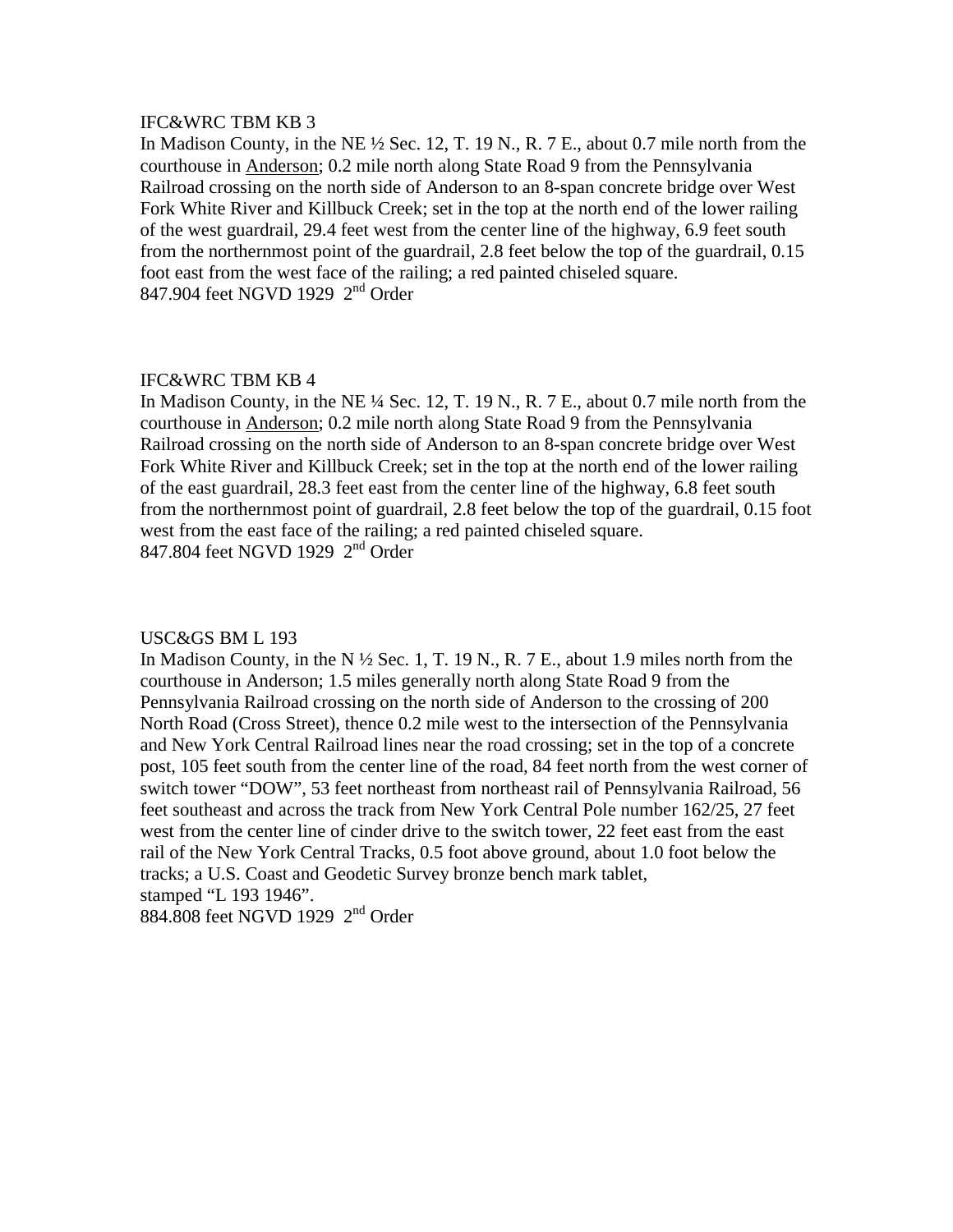In Madison County, in the NW ¼ Sec. 6, T. 19 N., R. 8 E., about 2.0 miles northnortheast from the courthouse in Anderson; 1.2 miles southeast along State Road 109 from the junction with State Road 9 north of Anderson to a northeast-southwest crossroad, thence 0.2 mile southwest to the crossing of an east-west road (200 North Road), thence 0.2 mile west to a concrete bridge over Killbuck Creek; set in the top of the southeast bridge seat, 15.2 feet south from the center line of the road, 3.4 feet east from the west face of the bridge seat, 0.35 foot north from the south face of the bridge seat, 3.1 feet below the roadway; a red painted chiseled square. 842.797 feet NGVD 1929 2<sup>nd</sup> Order

## IFC&WRC TBM KB 6

In Madison County, in the SW ¼ Sec. 31, T. 20 N., R. 8 E., about 2.0 miles northnortheast from the courthouse in Anderson; 1.2 miles southeast along State Road 109 from the junction with State Road 9 north of Anderson to a northeast-southwest crossroad, thence 0.2 mile southwest to the crossing of an east-west road (200 North Road), thence 0.2 mile west to a concrete bridge over Killbuck Creek; set in the top of the northwest bridge seat, 15.4 feet north from the center line of the road, 3.9 feet west from the east face of the bridge seat, 0.35 foot south from the north face of the bridge seat, 2.5 feet below the roadway; a red painted chiseled square. 842.984 feet NGVD 1929 2nd Order

## IFC&WRC TBM KB 7

In Madison County, in the  $S\frac{1}{2}$  Sec. 31, T. 20 N., R. 8 E., about 2.3 miles north-northeast from the courthouse in Anderson; 1.1 miles southeast along State Road 109 from the junction with State Road 9 north of Anderson to a concrete bridge over Killbuck Creek; set in the top of the northwest guardrail, 19.2 feet southwest from the center line of the highway, 5.6 feet southeast from the northwest end of the guardrail, 2.6 feet below the top of the guardrail, 0.2 foot northeast from southwest edge of low railing; a red painted chiseled square.

851.553 feet NGVD 1929 2<sup>nd</sup> Order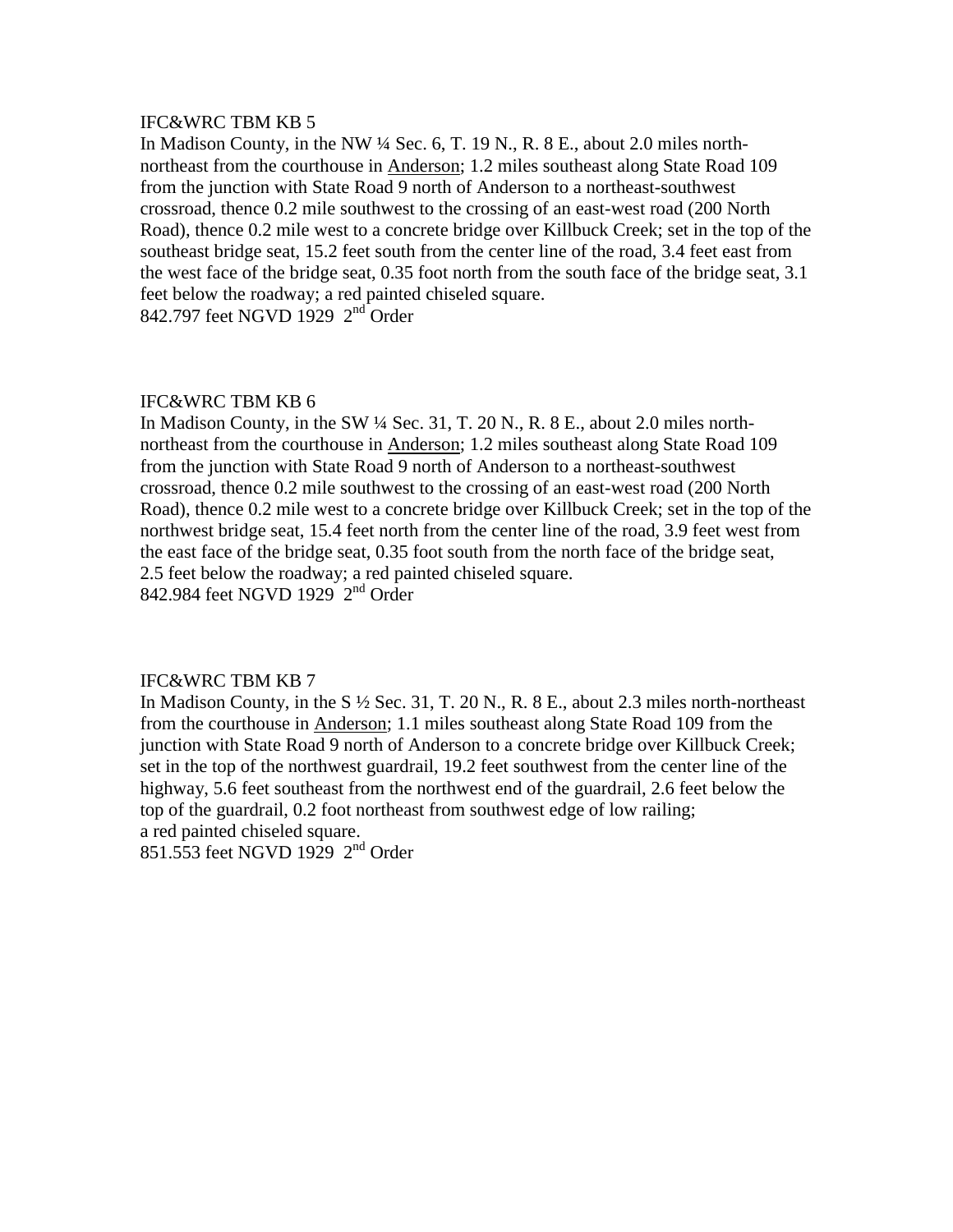In Madison County, in the S ½ Sec. 31, T. 20 N., R. 8 E., about 2.3 miles north-northeast from the courthouse in Anderson; 1.1 miles southeast along State Road 109 from the junction with State Road 9 north of Anderson to a concrete bridge over Killbuck Creek; set in the top of the lower railing of the southeast guardrail, 19.3 feet northeast from the center line of the highway, 5.5 feet northwest from the southeast end of the guardrail, 2.6 feet below the top of the guardrail, 0.2 foot southwest from the northeast edge of low railing; a red painted chiseled square.

852.804 feet NGVD 1929 2nd Order

## IFC&WRC TBM KB 9

In Madison County, in the S ½ Sec. 31, T. 20 N., R. 8 E., about 2.4 miles north-northeast from the courthouse in Anderson; 1.15 miles southeast along State Road 109 from the junction with State Road 9 north of Anderson to a northeast-southwest crossroad, thence 0.05 mile northeast to a Y-road east-northeast and a concrete bridge over Killbuck Creek; set in the top of the southwest guardrail of the bridge, 11.9 feet northwest from the center line of the road, 1.0 foot northwest from the southeast edge of the southwest guardrail, 0.6 foot southwest from the northeast face of the guardrail, 3.0 feet above the roadway; a red painted chiseled square.

851.441 feet NGVD 1929 2nd Order

### IFC&WRC TBM KB 10

In Madison County, in the S ½ Sec. 31, T. 20 N., R. 8 E., about 2.4 miles north-northeast from the courthouse in Anderson; 1.15 miles southeast along State Road 109 from the junction with State Road 9 north of Anderson to a northeast-southwest crossroad, thence 0.05 mile northeast to a Y-road east-northeast and a concrete bridge over Killbuck Creek; set in the top of the northeast guardrail, 12.9 feet east from the center line of the road, 0.9 foot south from the north end of the guardrail, 0.6 foot east from the west face of the guardrail, 3.3 feet above the roadway; a red painted chiseled square. 851.482 feet NGVD 1929 2nd Order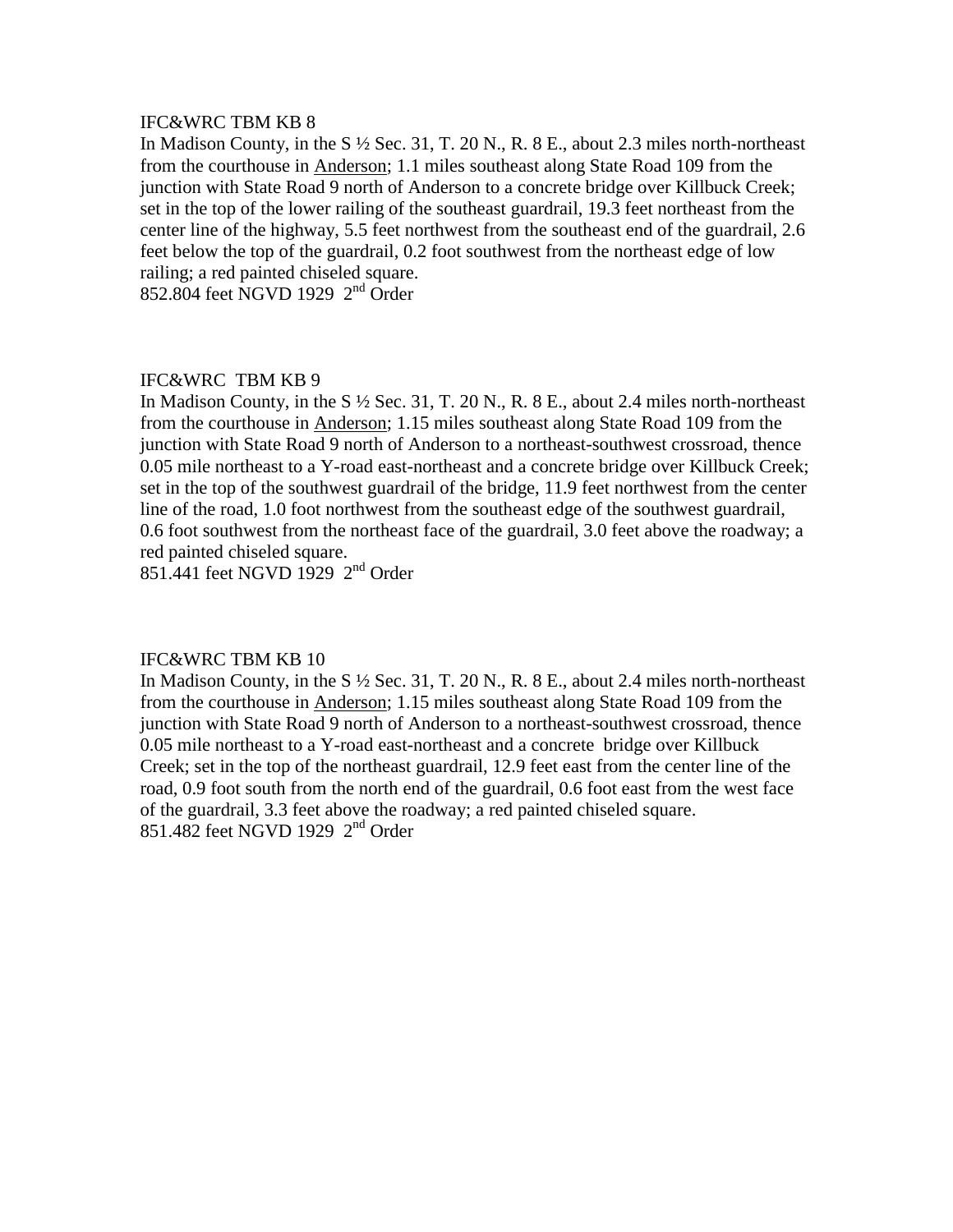### USGS BM TT 12 CWH

In Madison County, in the NE ¼ Sec. 5, T. 19 N., R. 8 E., about 3.0 miles northeast from the courthouse in Anderson; 1.4 miles southeast along State Road 109 from the junction with State Road 9 north of Anderson to the crossing of an east-west road (200 North Road), thence 1.4 miles east to the intersection of 200 East Road south; set in the top of a concrete post in the southwest quarter of the intersection, 21 feet west from the center line of 200 East Road, 17 feet south from the center line of 200 North Road, 36 feet northeast from the northeast corner of a house, 5 feet northwest of a maple tree, 1.0 foot northeast of a bridge, about level with the roadway; a U.S. Geological Survey bench mark tablet, stamped "TT 12 CWH 1952 901". 900.803 feet NGVD 1929 2<sup>nd</sup> Order

## IFC&WRC TBM KB 11

In Madison County, in the NW ¼ Sec. 32, T. 20 N., R. 8 E., about 3.2 miles northnortheast from the courthouse in Anderson; 0.5 mile north along State Road 9 from the junction of State Road 109 north of Anderson to a T-road east, thence 2.2 miles generally east to the junction with a north-south road (200 East Road), thence 0.3 mile south to a T-road west (entrance to Killbuck Park), thence 0.8 mile generally west to the third T-road south; set in the south side of a light pole, 114 feet south from the center line of main park road, 55 feet east from center line of T-road south, 74 feet north from edge of the stream, 0.6 foot above ground; a railroad spike driven through an aluminum tag, stamped "TBM KB 11 1964".

847.395 feet NGVD 1929 2<sup>nd</sup> Order

## IFC&WRC TBM KB 12

In Madison County, in the SE ¼ Sec. 29, T. 20 N., R. 8 E., about 3.8 miles northeast from the courthouse in Anderson; 0.5 mile north along State Road 9 from the junction of State Road 109 north of Anderson to a T-road east, thence 2.2 miles generally east to the junction with a north-south road (200 East Road), thence 0.45 mile south to a steel truss bridge over Killbuck Creek; set in the top of the southwest wingwall of the bridge, 9.8 feet west from the center line of the road, 1.3 feet south from the north face of the wing wall, 1.2 feet east from west face of wing wall, 0.2 foot below the roadway; a red painted chiseled square.

854.456 feet NGVD 1929 2nd Order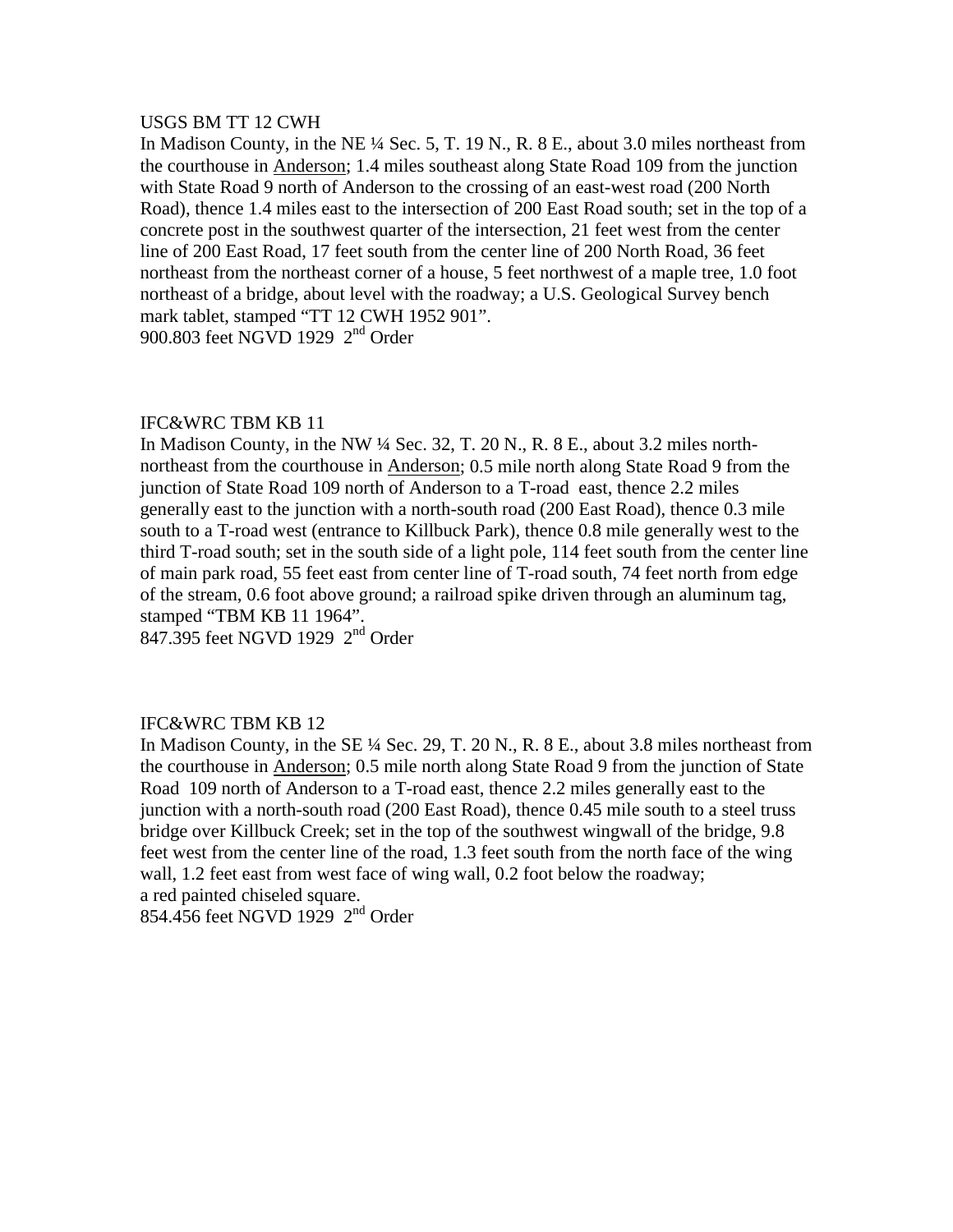In Madison County, in the SE ¼ Sec. 29, T. 20 N., R. 8 E., about 3.8 miles northeast from the courthouse in Anderson; 0.5 mile north along State Road 9 from the junction of State Road 109 north of Anderson to a T-road east, thence 2.2 miles generally east to the junction with a north-south road (200 East Road), thence 0.45 mile south to a steel truss bridge over Killbuck Creek; set in the east side of the first power pole north from the north bank of the creek, 51 feet west from the center line of the road, 1.5 feet east of a wooden rail fence, 0.8 foot above the ground; a railroad spike driven through an aluminum tag, stamped "TBM KB 13 1964". 848.821 feet NGVD 1929 2<sup>nd</sup> Order

### USC&GS BM P 218

In Madison County, in the NE  $\frac{1}{4}$  Sec. 26, T. 20 N., R. 8 E., about 4.8 miles south of Gilman; 4.8 miles south along the Madison-Delaware County Line Road from the crossroads in Gilman to a T-road west, (400 North Road); set in the top of the T-road west, 18 feet west from the center line of the county line road, 12.7 feet south of a fence line, 0.4 foot above the ground, about level with the roadway; a U.S. Coast and Geodetic Survey bronze bench mark tablet, stamped "P 218 1947". 912.429 feet NGVD 1929  $2<sup>nd</sup>$  Order

#### IFC&WRC TBM KB 14

In Madison County, in the NW  $\frac{1}{4}$  Sec. 27, T. 20 N., R. 8 E., about 5.1 miles southsouthwest of Gilman; 4.8 miles south along the Madison-Delaware County Line Road from the crossroads in Gilman to a T-road west (400 North Road), thence 1.9 miles west to a concrete bridge over Killbuck Creek, set in the top of the southeast wing wall of the bridge, 10 feet south from the center line of 400 North Road, 0.5 foot east from the center line of 400 North Road, 0.5 foot east from the west face of the wing wall, 0.4 foot north from the south face of the wing wall, 0.5 foot above the roadway; a red painted chiseled square.

861.911 feet NGVD 1929 2nd Order

## IFC&WRC TBM KB 15

In Madison County, in the SW  $\frac{1}{4}$  Sec. 22, T. 20 N., R. 8 E., about 5.1 miles southsouthwest of Gilman; 4.8 miles south along the Madison-Delaware County Line Road from the crossroads in Gilman to a T-road west (400 North Road), thence 1.9 miles west to a concrete bridge over Killbuck Creek; set in the top of the northeast wing wall of the bridge, 6.0 feet north from the center line of 400 North Road, 0.6 foot south from the north face of the wing wall, 0.4 foot east from the west face of the wing wall, 1.0 foot above the roadway; a red painted chiseled square.

862.174 feet NGVD 1929 2nd Order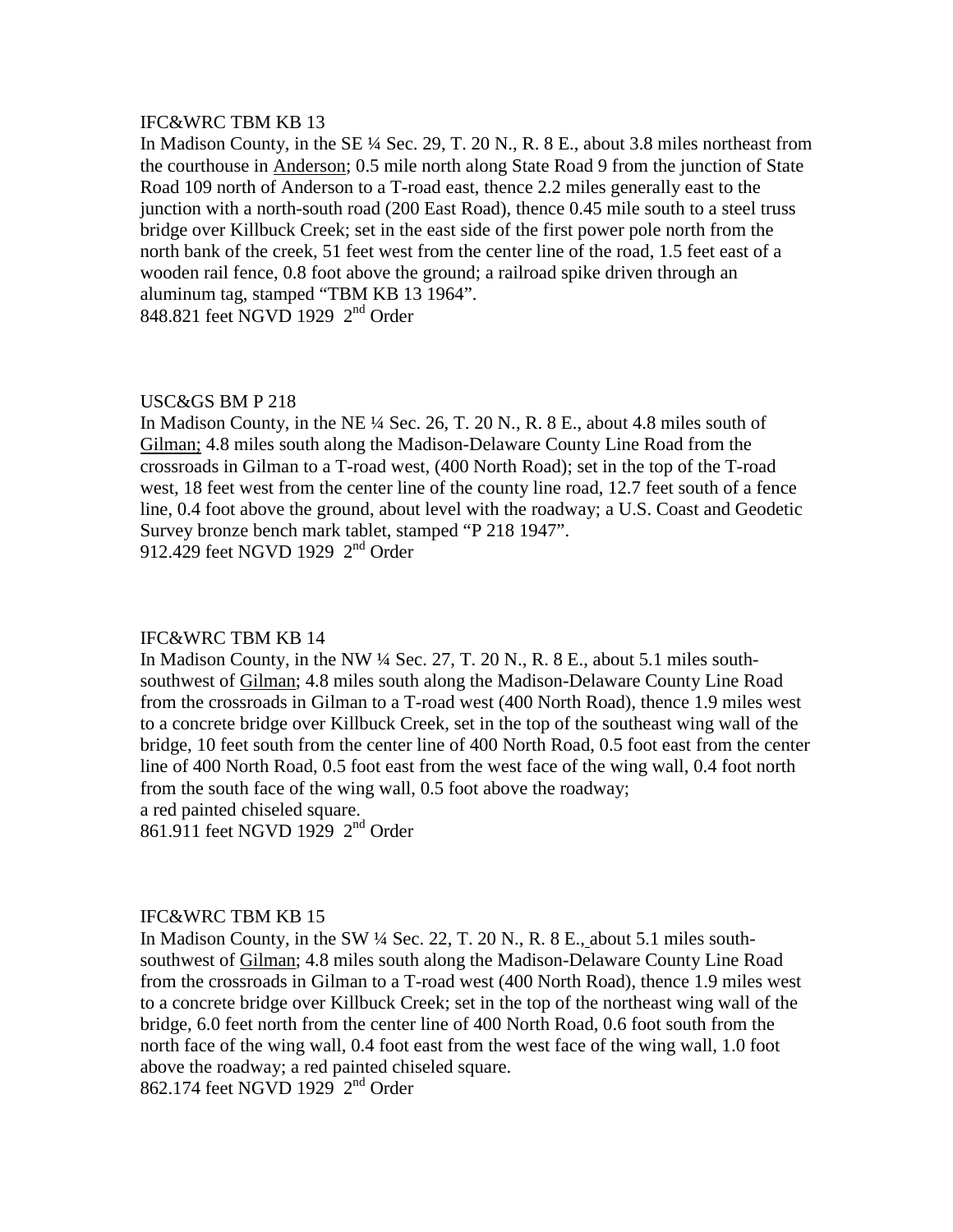In Madison County, in Sec. 22, T. 20 N., R. 8 E., about 4.5 miles south-southwest of Gilman; 4.3 miles south along the Madison-Delaware County Line Road from the crossroads in Gilman to a T-road west, thence 1.4 miles west to a steel truss bridge over Killbuck Creek; set in the top of the southwest wing wall of the bridge, 8.5 feet south from the center line of the road, 1.7 feet north from the south face of the wing wall, 0.6 foot west from the east face of the wing wall, about level with the roadway; a red painted chiseled square.

863.995 feet NGVD 1929 2nd Order

## IFC&WRC TBM KB 17

In Madison County, in Sec. 22, T. 20 N., R. 8 E., about 4.5 miles south-southwest of Gilman; 4.3 miles south along the Madison-Delaware County Line Road from the crossroads in Gilman to a T-road west, thence 1.4 miles west to a steel truss bridge over Killbuck Creek; set in the top of the northeast wing wall of the bridge, 7.2 feet north from the center line of the road, 2.1 feet south from the north face of the wing wall, 0.9 foot eats from the west face of the wing wall, about level with the roadway; a red painted chiseled square.

864.276 feet NGVD 1929 2nd Order

## IFC&WRC TBM KB 18

In Madison County, in S ½ Sec. 15, T. 20 N., R. 8 E., about 4.0 miles south-southeast of Gilman; 3.75 miles south along the Madison-Delaware County Line Road from the crossroads in Gilman to an east-west crossroad (500 North Road), thence 1.45 miles west to a concrete bridge over Killbuck Creek; set in the top of the northeast bridge seat, 13.5 feet north from the center line of the road, 1.1 feet east from the west face of the bridge seat, 0.8 foot north from the north face of the wheelguard, 2.2 feet below the top of the wheelguard, a red chiseled square.

861.835 feet NGVD 1929 2nd Order

#### IFC&WRC TBM KB 19

In Madison County, in the  $S\frac{1}{2}$  Sec. 15, T. 20 N., R. 8 E., about 4.0 miles south-southeast of Gilman; 3.75 miles south along the Madison-Delaware County Line Road from the crossroads in Gilman to an east-west crossroad (500 North Road), thence 1.45 miles west to a concrete bridge over Killbuck Creek; set in the first power pole north from the west end of the bridge, 17.2 feet north from the center line of the road, 49.3 feet west from the west end of the bridge, 0.6 foot above ground, a railroad spike driven through an aluminum tag, stamped "TBM KB 19 1964".

861.626 feet NGVD 1929 2<sup>nd</sup> Order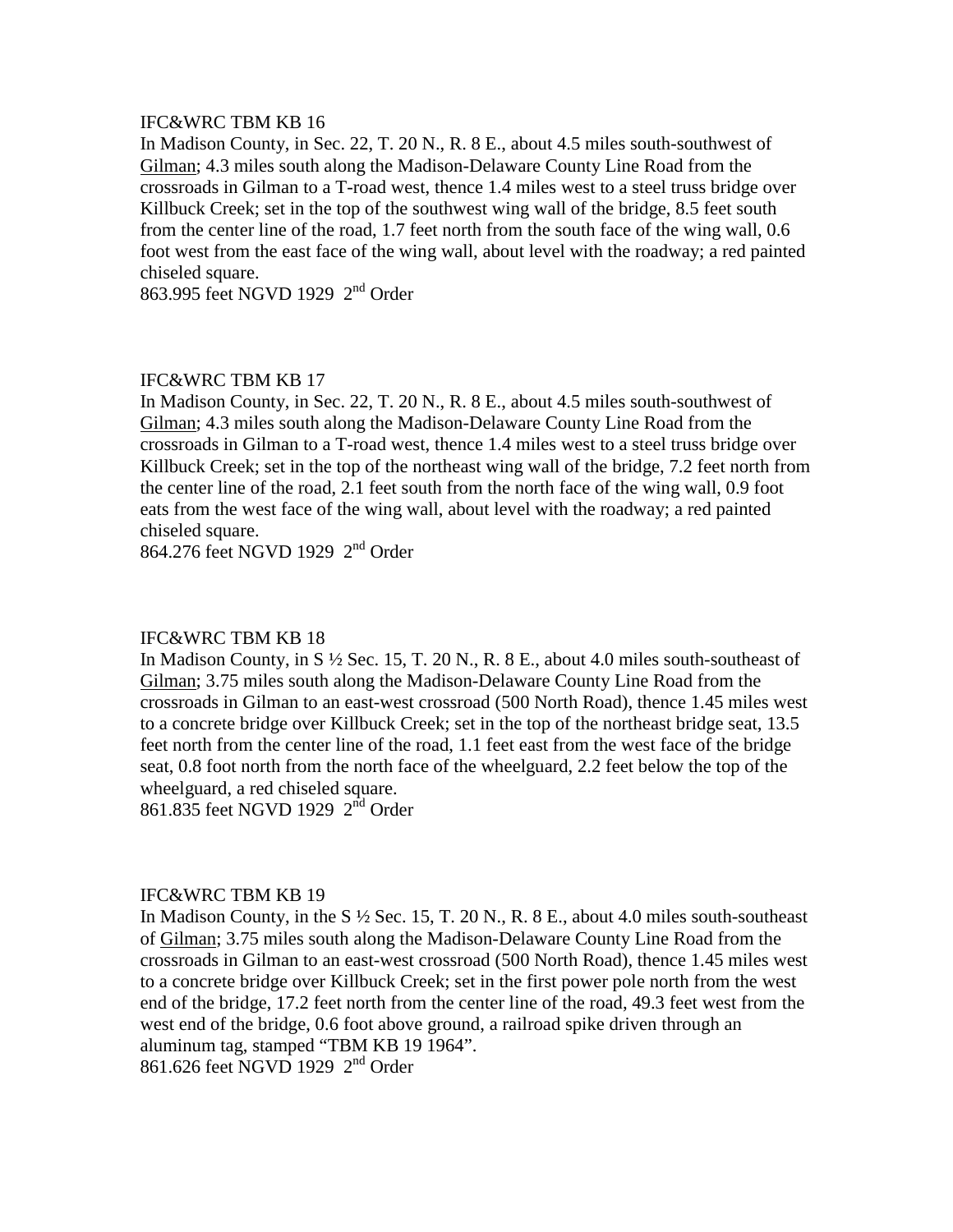## USC&GS BM A 219

In Madison County, in the NE ¼ Sec. 16, T. 20 N., R. 8 E., about 3.4 miles southwest of Gilman; 2.7 miles south along the Madison-Delaware County Line Road from the crossroads in Gilman to an east-west crossroad (600 North Road), thence 2.0 miles west to a north-south crossroad (300 East Road); set in the top of a concrete post in the southwest quarter of the intersection, 47.5 feet west from the center line of the northsouth road, 18 feet south from the center line of the east-west road, 32 feet west of a concrete gate post and fence corner post, 12 feet west of a concrete gate post, 1.0 foot west of fence line, 1.0 foot below the roadway, 0.3 foot above the ground; a U.S. Coast and Geodetic Survey bronze bench mark tablet, stamped "A 219 1947". 884.778 feet NGVD 1929 2nd Order

## USC&GS BM B 219

In Madison County, in the NW ¼ Sec. 14, T. 20 N., R. 8 E., about 2.9 miles southsoutheast of Gilman, 2.7 miles south along the Madison-Delaware County Line Road from the crossroads in Gilman to an east-west crossroad (600 North Road), thence 0.95 mile west to a 100-foot concrete deck steel bridge over Killbuck Creek; set in the top of the southeast wing wall of the bridge, 13 feet south from the center line of the road, about level with the roadway; a U.S. Coast and Geodetic Survey bronze bench mark tablet, stamped "B 219 1947".

866.816 feet NGVD 1929 2nd Order

## IFC&WRC TBM KB 20

In Madison County, in the SW  $\frac{1}{4}$  Sec. 11, T. 20 N., R. 8 E., about 2.4 miles southsouthwest of Gilman; 2.2 miles south along the Madison-Delaware County Line Road from the crossroads in Gilman to an east-west crossroad, thence 0.8 mile west and southwest to a Y-road junction south and northwest, thence 0.07 mile northwest to a concrete bridge over Killbuck Creek; set in the top of the southwest abutment of the bridge, 12.6 feet southwest from the center line of the road, 1.0 foot northeast from the southwest face of the abutment, 0.8 foot southeast from the northwest face of the abutment, 1.3 feet below the bridge curbing; a red painted chiseled square. 868.312 feet NGVD 1929 2<sup>nd</sup> Order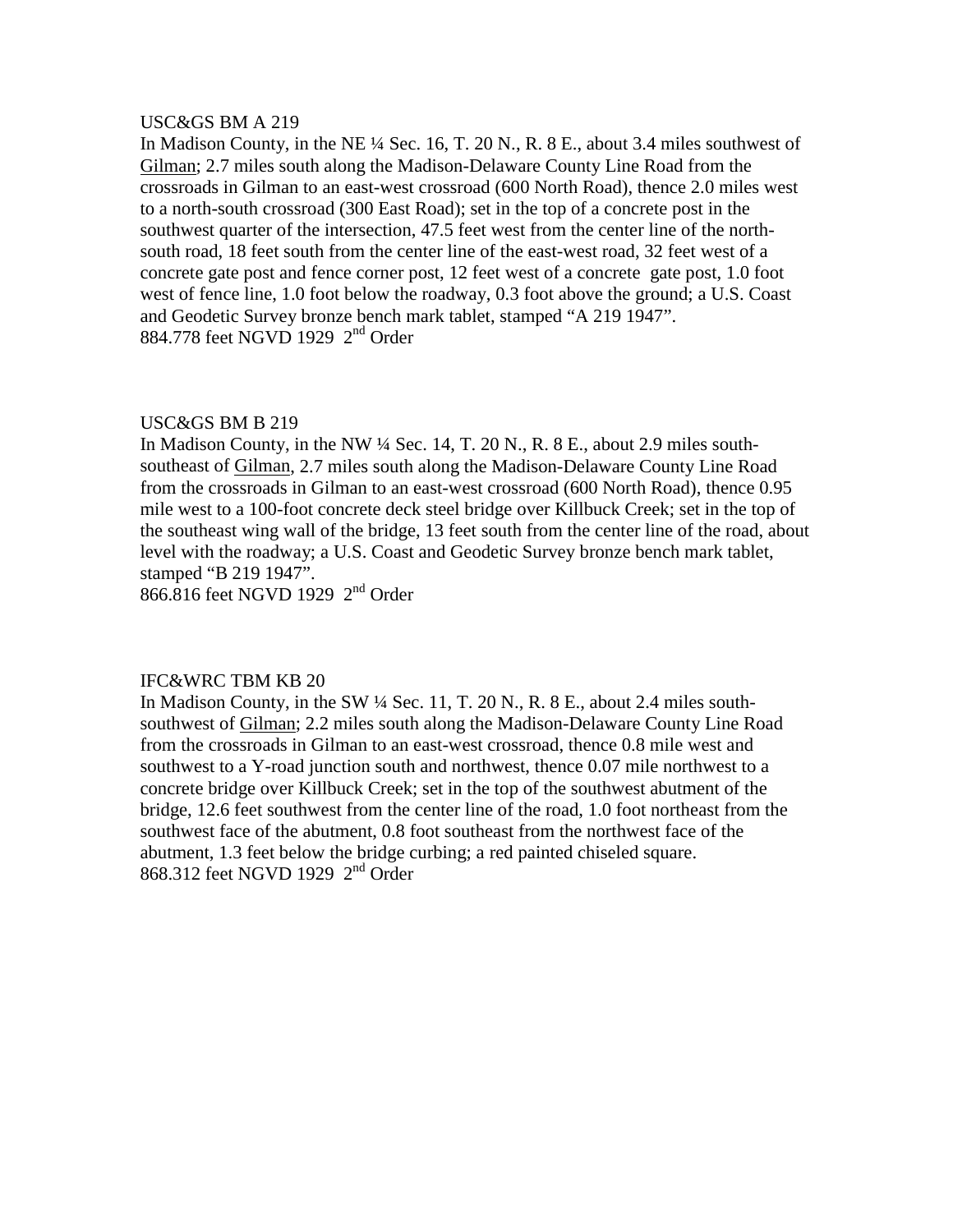In Madison County, in the SW ¼ Sec. 11, T. 20 N., R. 8 E., about 2.4 miles southsouthwest of Gilman; 2.2 miles south along the Madison-Delaware County Line Road from the crossroads in Gilman to an east-west crossroad, thence 0.8 mile west and southwest to a Y-road junction south and northwest, thence 0.07 mile northwest to a concrete bridge over Killbuck Creek; set in the top of the northeast abutment of the bridge, 11.6 feet northeast from the center line of the road, 1.0 foot southwest from the northeast face of the abutment, 0.7 foot northwest from southeast face of abutment, 1.4 feet below the bridge curbing; a red painted chiseled square. 868.298 feet NGVD 1929 2<sup>nd</sup> Order

## USC&GS BM L 218

In Madison County, in the NE  $\frac{1}{4}$  Sec. 11, T. 20 N., R. 8 E., about 1.8 miles south of Gilman; 1.8 miles south along the Madison-Delaware County Line Road from the crossroads in Gilman to a T-road east (100 North Road) and a timber deck steel bridge over Killbuck Creek; set in the top at the north end of the west headwall of a 4-foot concrete arch culvert, 34.0 feet south of the southwest corner of the bridge, 13.5 feet west from the center line of the county line road, on the projected center line of the T-road east, 1.0 foot below the roadway; a U.S. Coast and Geodetic Survey bronze bench tablet, stamped "L 218 1947".

869.211 feet NGVD 1929 2nd Order

### USC&GS BM K 218

In Madison County, in the NE  $\frac{1}{4}$  Sec. 2, T. 20 N., R. 8 E., about 1.0 mile south of Gilman; 1.0 mile south along the Madison-Delaware County Line Road from the crossroads in Gilman to an east-west crossroad; set in the top of a concrete post in the southwest quarter of the intersection, 91 feet south from the center line of the east-west road, 17 feet west from the center line of the county line road, 4.5 feet south of a fence corner post, 1.0 feet east of a fence line, about level with the roadway, 0.4 foot above the ground; a U.S. Coast and Geodetic Survey bronze bench mark tablet, stamped "K 218 1947".

901.865 feet NGVD 1929 2<sup>nd</sup> Order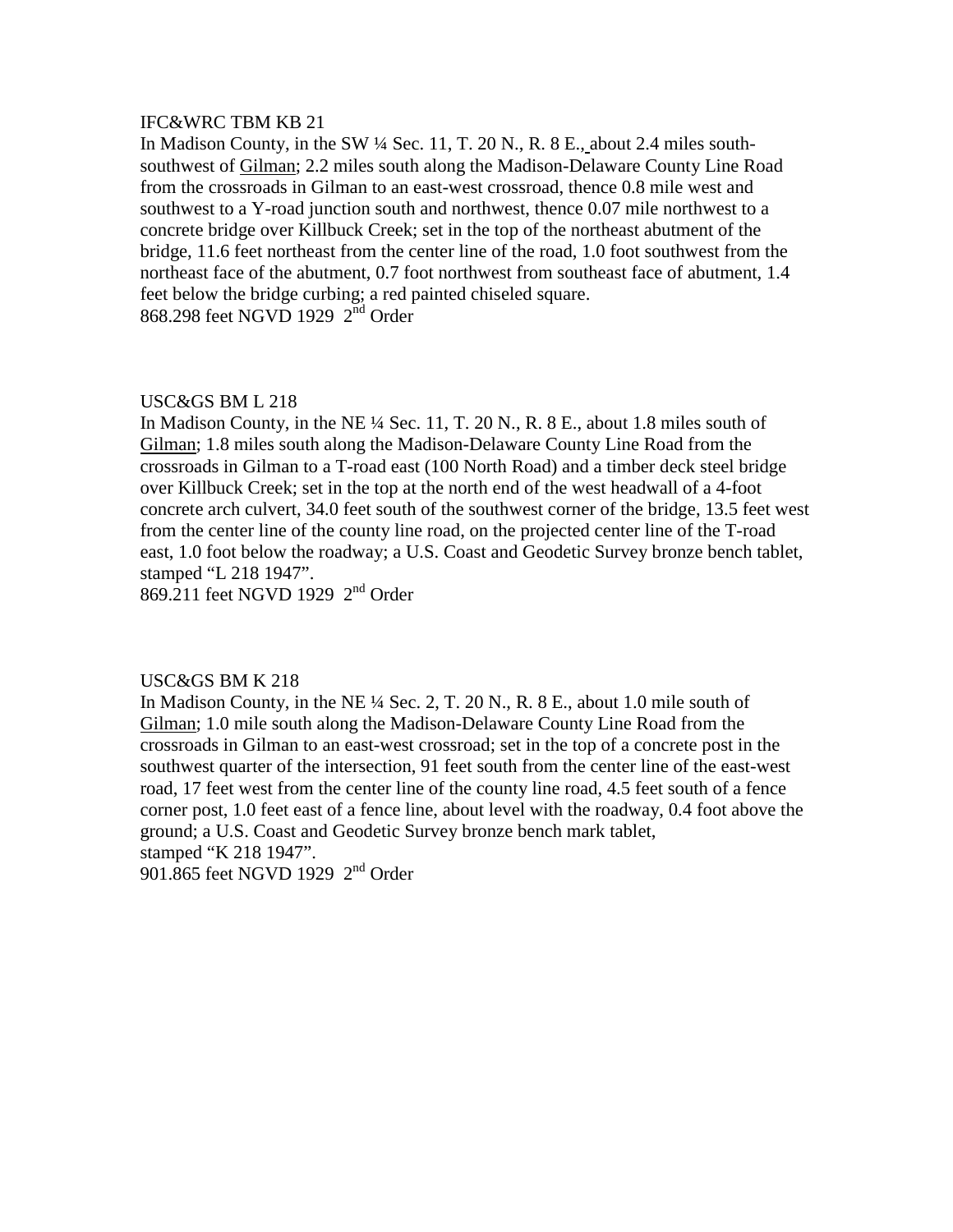In Delaware County, in the S  $\frac{1}{2}$  Sec. 36, T. 21 N., R. 8 E., about 1.1 miles southsoutheast of Gilman; 1.0 mile south along the Madison-Delaware County Line Road from the crossroads in Gilman to an east-west crossroad, thence 0.5 mile east along 200 North Road to a T-road north (950 West Road); set in a power pole (No. DE-5157) in the northwest quarter of the junction, 50.5 feet north from the center line of the east-west road, 16.5 feet west from the center line of the T-road north, 1.3 feet east of a fence line, 0.6 foot above ground; a railroad spike driven through an aluminum tag, stamped "IFC KB 23 1964". 892.631 feet NGVD 1929 2<sup>nd</sup> Order

## IFC&WRC TBM KB 22

In Delaware County, in the N  $\frac{1}{2}$  Sec. 1, T. 20 N., R. 8 E., about 1.2 miles southeast of Gilman; 1.0 mile south along the Madison-Delaware County Line Road from the crossroads in Gilman to an east-west crossroad, thence 0.65 mile east along 200 North Road to a concrete bridge over Killbuck Creek; set in the top of the southwest wheelguard and walkway, 16.4 feet south from the center line of the road, 17.1 feet east from the west end of the bridge, 0.7 foot north from the north face of the guardrail, 1.0 foot above the bridge floor; a red painted chiseled square. 882.922 feet NGVD 1929 2<sup>nd</sup> Order

## USC&GS BM J 218

In Delaware County, in the SW  $\frac{1}{4}$  Sec. 25, T. 21 N., R. 8 E., at Gilman; set in the top of a concrete post in the northeast quarter of the crossroads intersection at Gilman, 34.5 feet east from the center line of the north-south county line road, 16 feet east of a concrete fence corner post, 165 feet northeast from the county line road crossing of the New York, Chicago, and St. Louis Railroad, 1.5 feet south of a fence line, 1.5 feet west of a witness post, 1.0 foot below the roadway, 0.5 foot above ground; a U.S. Coast and Geodetic Survey bronze bench mark tablet, stamped "J 218 1947". 898.794 feet NGVD 1929 2nd Order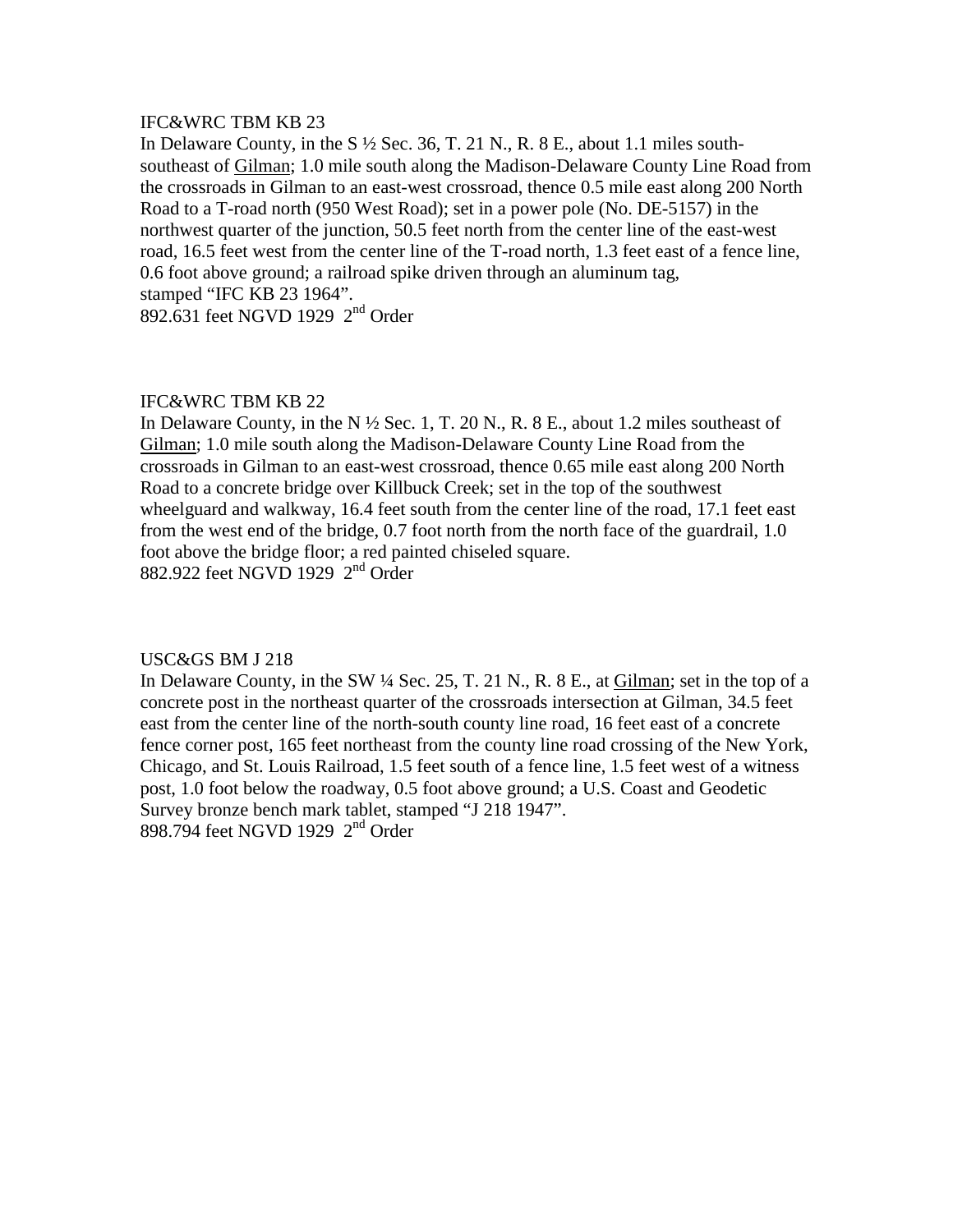### IFC&WRC BM MAD 10 RESET 1972

In Madison County, in the SW ¼, Sec. 27, T. 20 N., R. 6 E., about 2.0 miles northeast of Perkensville, 1.5 miles north along State Road 13 from its crossing over West Fork White River in Perkinsville to an east-west crossroad, thence 1.4 miles east to the 400 North Road concrete bridge over Pipe Creek, set in the top of the south end of the east abutment, 16.2 feet south from the center line of the road, 4.4 feet below the level of the roadway, 0.8 foot east from the west face of the abutment, a standard Indiana Flood Control and Water Resources Commission bronze bench mark tablet, stamped "MAD 10 RESET 1972".

808.024 feet NGVD 1929 2nd Order

## IFC&WRC BM MAD 28 1972

In Madison County, in the NW ¼ Sec. 6, T.19 N., R. 7E., about 4.0 miles southeast of Perkinsville, 0.2 mile south along State Road 13 from its crossing over West Fork White River in Perkinsville to a crossroad, thence 6.0 mile north to the 600 West Road Bridge over the West Fork White River; set in the top of the south end of the east concrete bridge curbing, 12.7 feet east from the center line of the road, 1.2 feet north from the south end of the Flood Control and Water Resources Commission brass bench mark tablet, stamped "MAD 28 1972".

829.043 feet NGVD 1929 2<sup>nd</sup> Order

## IFC&WRC BM MAD 22 RESET 1972

In Madison County, in the SE ¼ Sec. 12, T. 19N., R. 7 E., at Anderson at the Eighteenth Street Bridge over West Fork White River, set in the top of the north end of the east concrete abutment, 35.8 feet north from the center line of the road, 4.8 feet below the roadway, 5.7 feet east from the west face of the abutment, a standard Indiana Flood Control and Water Resources Commission brass bench mark tablet, stamped "MAD 22 RESET 1972" 847.785 feet NGVD 1929 2<sup>nd</sup> Order

#### IFC&WRC BM MAD 25 RESET 1972

In Madison County, in the SW  $\frac{1}{4}$  Sec. 16, T. 19N., R. 8 E., about 2.55 miles eastsoutheast to Anderson, 1.05 miles generally east along State Road 323 from its junction with State Road 32 in Anderson to a north-south crossroad, thence 0.2 mile north of the 200 East Road concrete bridge over West Fork White River, set in the top of the east end of the south bridge abutment, 16.6 feet east of the center line of the road 4.6 feet below face the level of the roadway, 0.8 foot south from the north face of the south abutment, a strand Indiana Food Control and Water Resources Commission brass tablet, stamped "MAD 25 RESET 1972".

860.711 feet NGVD 1929 2<sup>nd</sup> Order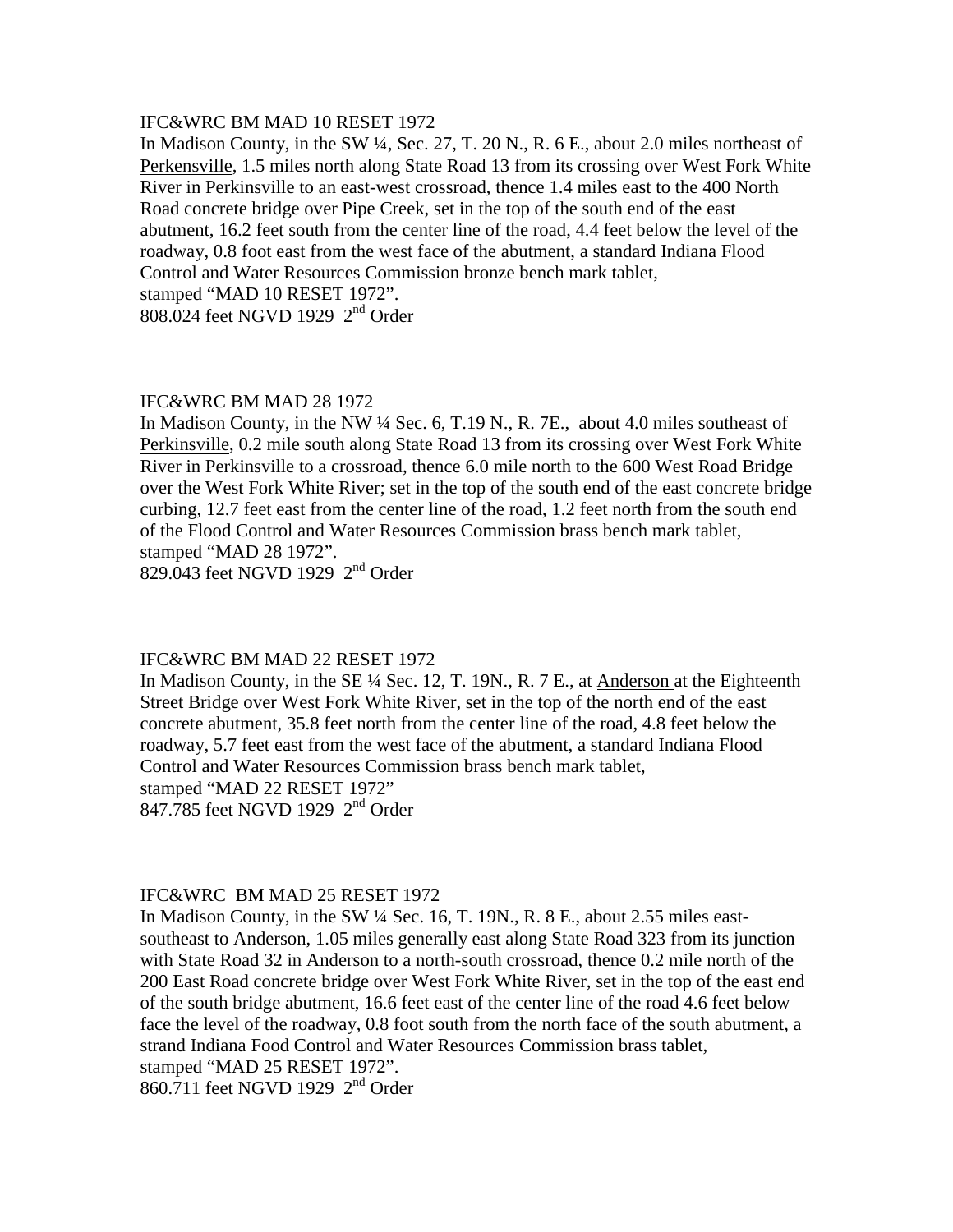## DNR BM MAD 17 RESET 1984

In Madison County, Anderson South Quadrangle, near the Center of Section 10, Township 19 North, Range 7 East, 2nd PM; at Anderson; approximately 0.45 mile north along Baxter Road from the intersection of Baxter Road and West 8th Street to the most northern entrance road to the City of Anderson Transit System Building; set in the top of the west end of the south headwall of a concrete box culvert, 176.0 feet east of the centerline of Baxter Road, 112.0 feet northwest of the northwest corner of the Transit System Building, 15.2 feet south of the centerline of the entrance road; a Department of Natural Resources brass control station tablet, stamped "MAD 17 RESET 1984". 836.119 feet  $NGVD$  1929  $2<sup>nd</sup>$  Order 254.8496 meters

# DNR BM MAD 19 RESET 1985

In Madison County, Anderson South Quadrangle, in the NE ¼ of Section 12, Township 19 North, Range 7 East, 2nd PM; at Anderson; at the Delaware Street bridge over the West Fork White River; set in the northeast concrete wingwall of the bridge, 18.0 feet east of the centerline of the road, 6.9 feet south of a street light pole, 6.8 feet east of the handrail of the bridge; a Department of Natural Resources brass control station tablet, stamped "MAD 19 RESET 1985".

852.718 feet NGVD 1929 2<sup>nd</sup> Order 259.9090 meters

# DNR TBM WHR 267 1984 RESET

In Madison County, Anderson South Quadrangle, near the Center of Section 10, Township 19 North, Range 7 East, 2nd PM; at Anderson; approximately 0.4 mile north along Baxter Road from the intersection of Baxter Road and West 8th Street to the most southern entrance road to the City of Anderson Transit System Building; set in the top of the center of the south headwall of a concrete box culvert, 148.0 feet east of the centerline of Baxter Road, 100.0 feet southwest of the southwest corner of the Transit System Building, 22.0 feet south of the centerline of the entrance road, 0.1 foot above the level of the headwall; a steel pin and a aluminum tag, stamped

"DNR TBM WHR 267, 1984 RESET".

847.638 feet NGVD 1929 2nd Order 258.3606 meters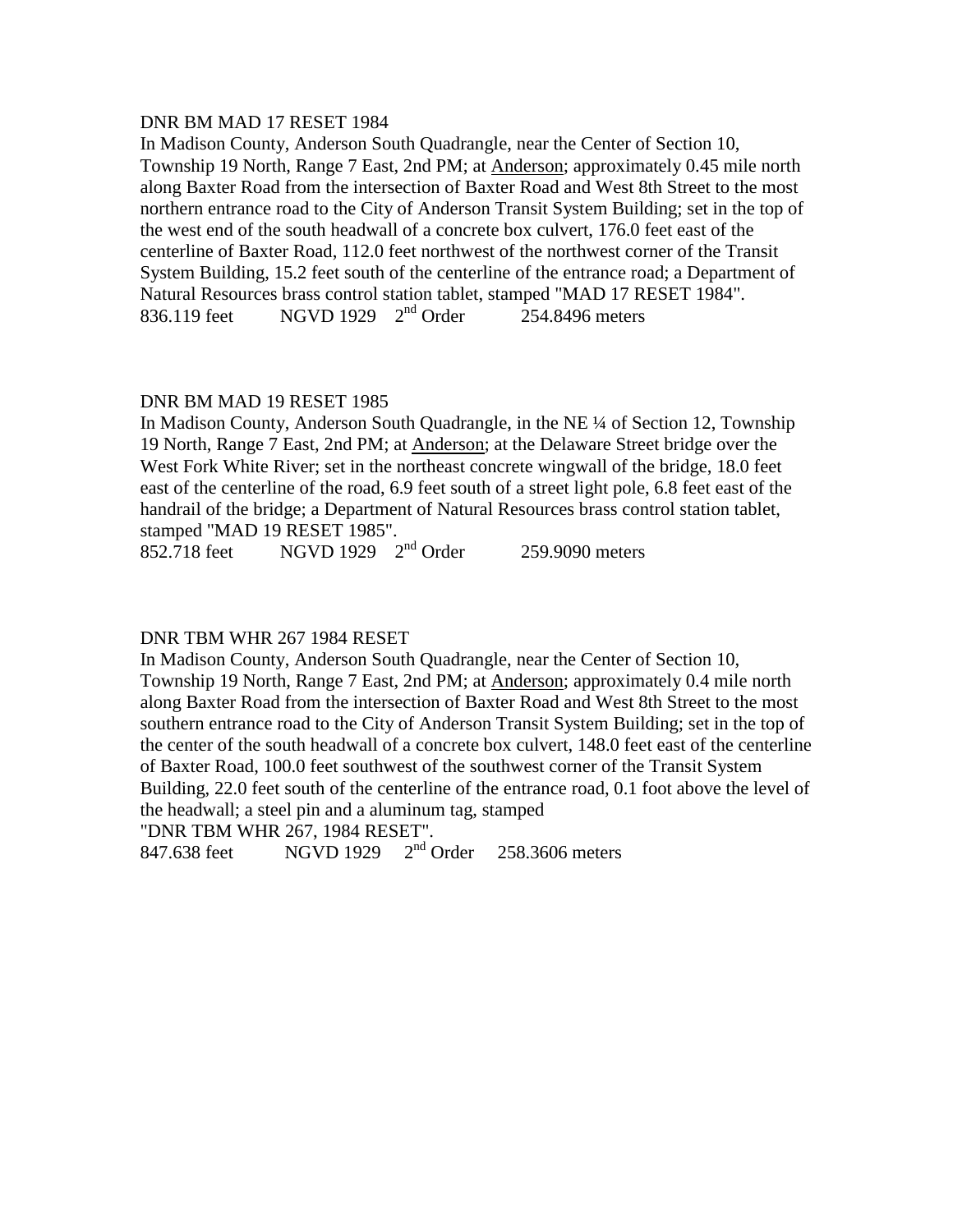## IFC&WRC BM MAD 20, 1964

In Madison County, Anderson South Quadrangle, in the NE ¼ of Section 12, Township 19 North, Range 7 East, 2nd PM; at Anderson; at the abandoned Pennsylvania railroad bridge over the West Fork White River; set in the top of the west end of the south bridge seat, 9.0 feet below the top of the concrete headwall, 4.4 feet west of the west face of the west plate girder under the bridge, 2.2 feet south of the north face of the south abutment; a Indiana Flood Control and Water Resources brass control station tablet, stamped "MAD 20 1964".

842.498 feet NGVD 1929 2<sup>nd</sup> Order 256.7939 meters

## DNR BM MAD 21 RESET 1983

In Madison County, Anderson South Quadrangle, in the NE ¼ of Section 12, Township 19 North, Range 7 East, 2nd PM; at Anderson; at the Jackson Street bridge over the West Fork White River; set in the southwest corner of the concrete bridge floor, 26.1 feet northeast of the southwest end of the west side railing of the bridge, 25.1 feet west of the centerline of State Road 9 (Jackson Street), 2.0 feet north of the south end of the bridge floor; a Department of Natural Resources brass control station tablet,

stamped "MAD 21 RESET 1983".<br>850.040 feet NGVD 1929 2<sup>nd</sup> Order 850.040 feet  $NGVD 1929 \t 2^{nd} Order \t 259.0927 meters$ 

#### DNR BM MAD 24 RESET 1985

In Madison County, Anderson South Quadrangle, in the NE ¼ of Section 18, Township 19 North, Range 8 East, 2nd PM; at Anderson; at the State Road 9 bridge over the West Fork White River; set in the northeast corner of the north concrete abutment of the bridge, 8.0 feet north of the expansion joint of the bridge, 0.6 foot east of the west face of the abutment, 0.5 foot south of the north end of the abutment, 0.5 foot above the level of the road; a Department of Natural Resources brass control station tablet,

stamped "MAD 24 RESET 1985".<br>868.202 feet MGVD 1929 2<sup>nd</sup> Order 868.202 feet NGVD 1929 2nd Order 264.6285 meters

#### DNR BM MAD 29, 1985

In Madison County, Anderson South Quadrangle, in the NW ¼ of Section 12, Township 19 North, Range 7 East, 2nd PM; at Anderson; at the Conrail railroad bridge over the West Fork White River; set in the west end of the south concrete abutment of the bridge, 6.0 feet west of the west rail of the track, 1.5 feet south of the north face of the abutment, 0.5 foot below the level of the rails; a Department of Natural Resources control station tablet, stamped "MAD 24 RESET 1985".<br>858.853 feet NGVD 1929  $2<sup>nd</sup>$  Order

858.853 feet MGVD 1929 2<sup>nd</sup> Order 261.7789 meters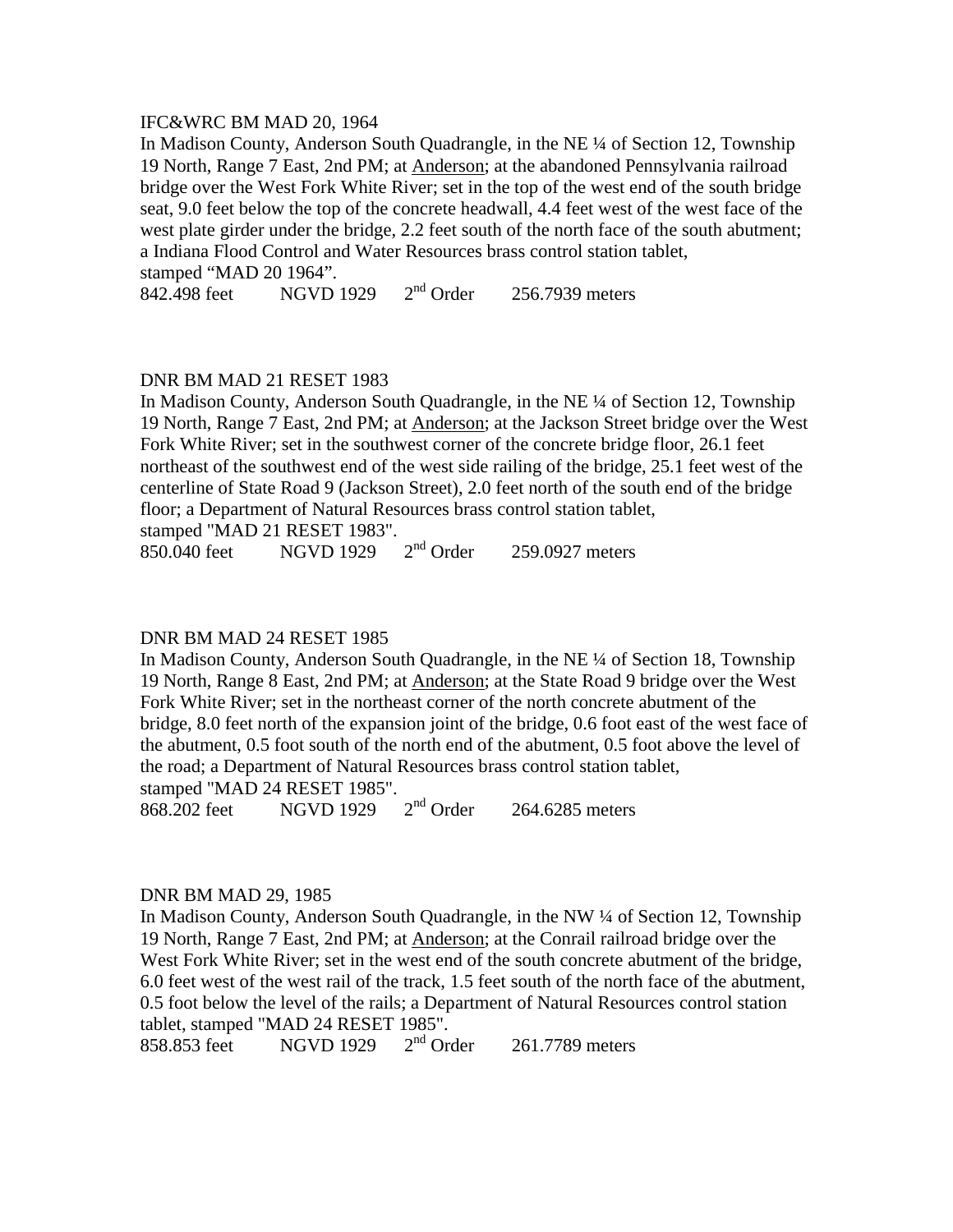### DNR BM MAD 101, 1989

In Madison County, Anderson South Quad., set in the N.E. ¼ of Section 11, T. 19 N., R. 7 E.,  $2<sup>nd</sup>$  P.M.; about 1 mile north of Anderson; set in the top of the southwest concrete bridge abutment of the Madison Ave. bridge over the White River, 21.2 feet west of the centerline of Madison Ave., 7.45 feet north of the south face of concrete abutment, 1.8 feet west of the east face of concrete curb, 0.65 feet east of west face of concrete abutment, 0.8 feet south of center of expansion joint, 0.5 feet above the road; a Department of Natural Resources control station tablet, stamped "MAD 101 1989".<br>841.312 feet NGVD 1929  $2<sup>nd</sup>$  Order 256.4324 meters 841.312 feet NGVD 1929 2<sup>nd</sup> Order 256.4324 meters

## DNR BM MAD 102, 1989

In Madison County, Anderson South Quad., set in the S.E. ¼ of Section 12, T. 19 N., R. 7 E.,  $2<sup>nd</sup>$  P.M.; about 1 mile northeast of Anderson; set in the top of the southeast concrete bridge abutment of the East  $3<sup>rd</sup>$  street bridge over the White River, 36.1 feet south of the centerline of East 3rd street, 12.7 feet east of aluminum light pole, 6.5 feet west of east face of concrete bridge abutment, 6 feet south of north face of concrete curb, 0.7 feet above the road; a Department of Natural Resources control station tablet, stamped "MAD 102 1989".

853.590 feet  $NGVD 1929 2<sup>nd</sup> Order 260.1748 meters$ 

## IDNR BM MAD 104 1989

In Madison County, Middletown Quad., set in the NE ¼ of section 9, T. 19 N., R. 8 E.,  $2^{nd}$  P. M. About 5.5 miles Northwest of Middletown, Indiana. Set at the 100 North Road bridge over the White River. Set in the southeast concrete bridge abutment. 17.1 feet south of the centerline of 100 North Road, 5.9 feet west of the east face of concrete bridge abutment, 5.7 feet east of the west face of bridge abutment, 0.5 feet north of the south face of abutment, about level with the road surface. A standard IDNR BM tablet stamped "MAD 104 1989" No Elevation.

## IDNR TBM PC 1 1992

In Madison County, Alexandria Quad., set in the NE ¼ of section 17, T. 21 N., R. 8 E.,  $2<sup>nd</sup>$  P. M. About 2.2 miles Northeast of Alexandria, Indiana. Set at the S. R. 28 bridge over Pipe Creek. Set in top of the southeast concrete wingwall of the bridge. 22 feet south of the centerline of the highway, about 0.5 foot above the roadway. A chiseled triangle. 863.536 feet NGVD 1929  $3<sup>rd</sup>$  Order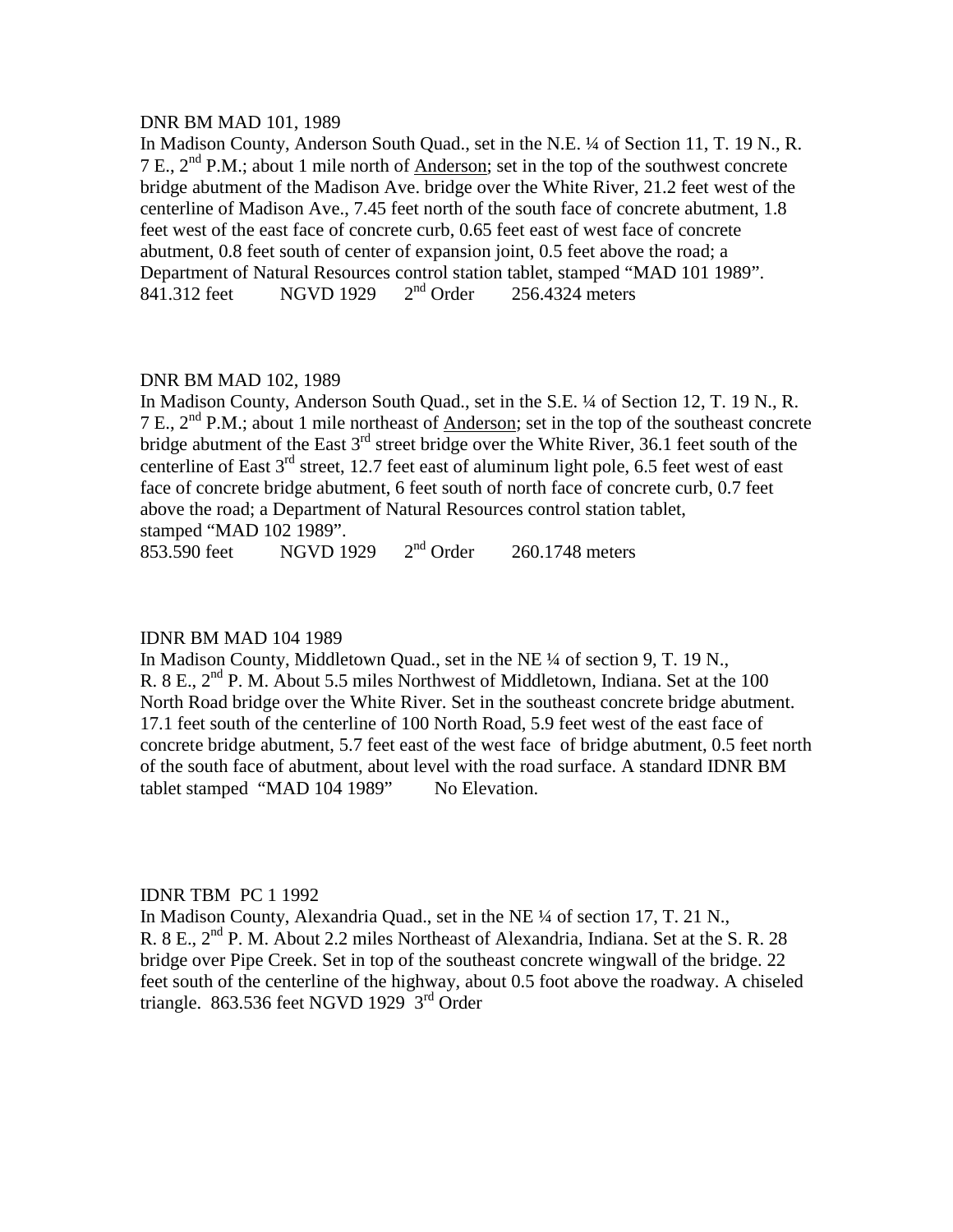## IDNR TBM PC 2A 1992

In Madison County, Alexandria Quad., set in the NW ¼ of section 17, T. 21 N., R. 8 E.,  $2<sup>nd</sup>$  P. M. About 2.2 miles Northeast of Alexandria, Indiana. Set at the C. R. 100 East bridge over Pipe Creek. Set in top of the northeast concrete wingwall of the bridge. 18 feet east of the centerline of C. R. 100 East, about 3 foot above the roadway. 0.5 foot southwest of the northeast face of wingwall. A chiseled triangle. 860.043 feet NGVD 1929 3rd Order

## IDNR TBM PC 3 1992

In Madison County, Frankton Quad., set in the SW ¼ of section 14, T. 20 N., R. 6 E.,  $2<sup>nd</sup>$  P. M. About 2.2 miles east of the Madison-Hamilton County Line Road (S. R. 13 and 37). Set at the C. R. 500 North bridge over Pipe Creek. Set in top of the north concrete headwall of the bridge. 14.5 feet north of the centerline of C. R. 500 North, 1.1 feet west from the east face of the north headwall, about level with the roadway. A chiseled triangle.

813.621 feet NGVD 1929 3rd Order

# IDNR TBM PC 4 1992

In Madison County, Frankton Quad., set in the NE ¼ of section 28, T. 20 N., R.  $6$  E.,  $2<sup>nd</sup>$  P. M. About 1 miles east of the Madison-Hamilton County Line Road. Set at the C. R. 900 West bridge over Pipe Creek. Set in top of the west concrete headwall of the bridge. 15 feet west of the centerline of C. R. 900 West, 2.6 feet north from the south face of the west headwall, about level with the roadway. A chiseled triangle. 809.156 feet NGVD 1929 3rd Order

#### IDNR TBM LC 1 1992

In Madison County, Alexandria Quad., set in the NW ¼ of section 22, T. 21 N., R. 7 E., 2<sup>nd</sup> P. M. About 2.8 miles west of Alexandria, Indiana and about 0.5 mile south of Orestes, Indiana. Set at the 300 West Road bridge over Pipe Creek. Set in the east end of the south 12 inch by 12 inch wooden bridge seat support. 14 feet east of the centerline of the road, about 0.3 foot above the bridge floor. A railroad spike through an aluminum tag stamped "IDNR TBM LC 1 1992". 835.075 feet NGVD 1929 3rd Order